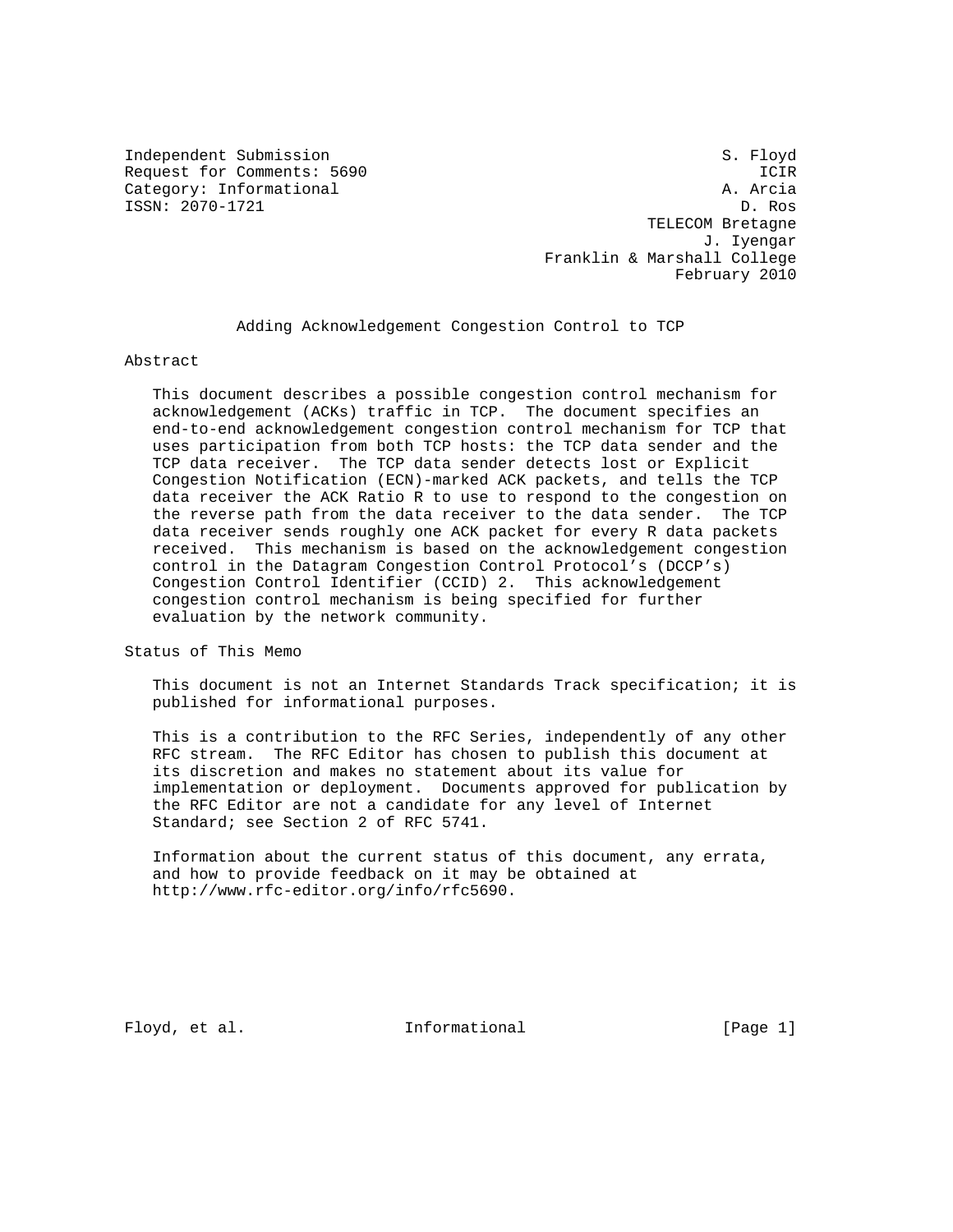# IESG Note

 The content of this RFC was at one time considered by the IETF, and therefore it may resemble a current IETF work in progress or a published IETF work.

Copyright Notice

 Copyright (c) 2010 IETF Trust and the persons identified as the document authors. All rights reserved.

 This document is subject to BCP 78 and the IETF Trust's Legal Provisions Relating to IETF Documents (http://trustee.ietf.org/license-info) in effect on the date of publication of this document. Please review these documents carefully, as they describe your rights and restrictions with respect to this document.

Table of Contents

|  | 4.3. The Receiver: Implementing the ACK Ratio                 |
|--|---------------------------------------------------------------|
|  | 4.4. The Sender: Determining Lost or Marked ACK Packets  8    |
|  | 4.4.1. The Sender: Detecting Lost ACK Packets                 |
|  | after a Congestion Event 10                                   |
|  |                                                               |
|  | 4.5.1. Possible Addition: Decreasing the ACK Ratio            |
|  | after a Congestion Window Decrease 12                         |
|  | 4.6. The Receiver: Sending ACKs for Out-of-Order Data         |
|  |                                                               |
|  | 4.7. The Sender: Response to ACK Packets 13                   |
|  | 4.8. Possible Addition: Receiver Bounds on the ACK Ratio 15   |
|  |                                                               |
|  | 5.1. Possible Complication: Delayed Acknowledgements 15       |
|  | 5.2. Possible Complication: Duplicate Acknowledgements 15     |
|  | 5.3. Possible Complication: Two-Way Traffic 16                |
|  | 5.4. Possible Complication: Reordering of ACK Packets 16      |
|  | 5.5. Possible Complication: Abrupt Changes in the ACK Path 17 |
|  | 5.6. Possible Complication: Corruption 17                     |
|  | 5.7. Possible Complication: ACKs That Don't Contribute        |
|  |                                                               |
|  | 5.8. Possible Complication: TCP Implementations that          |
|  |                                                               |
|  |                                                               |

Floyd, et al. 1nformational [Page 2]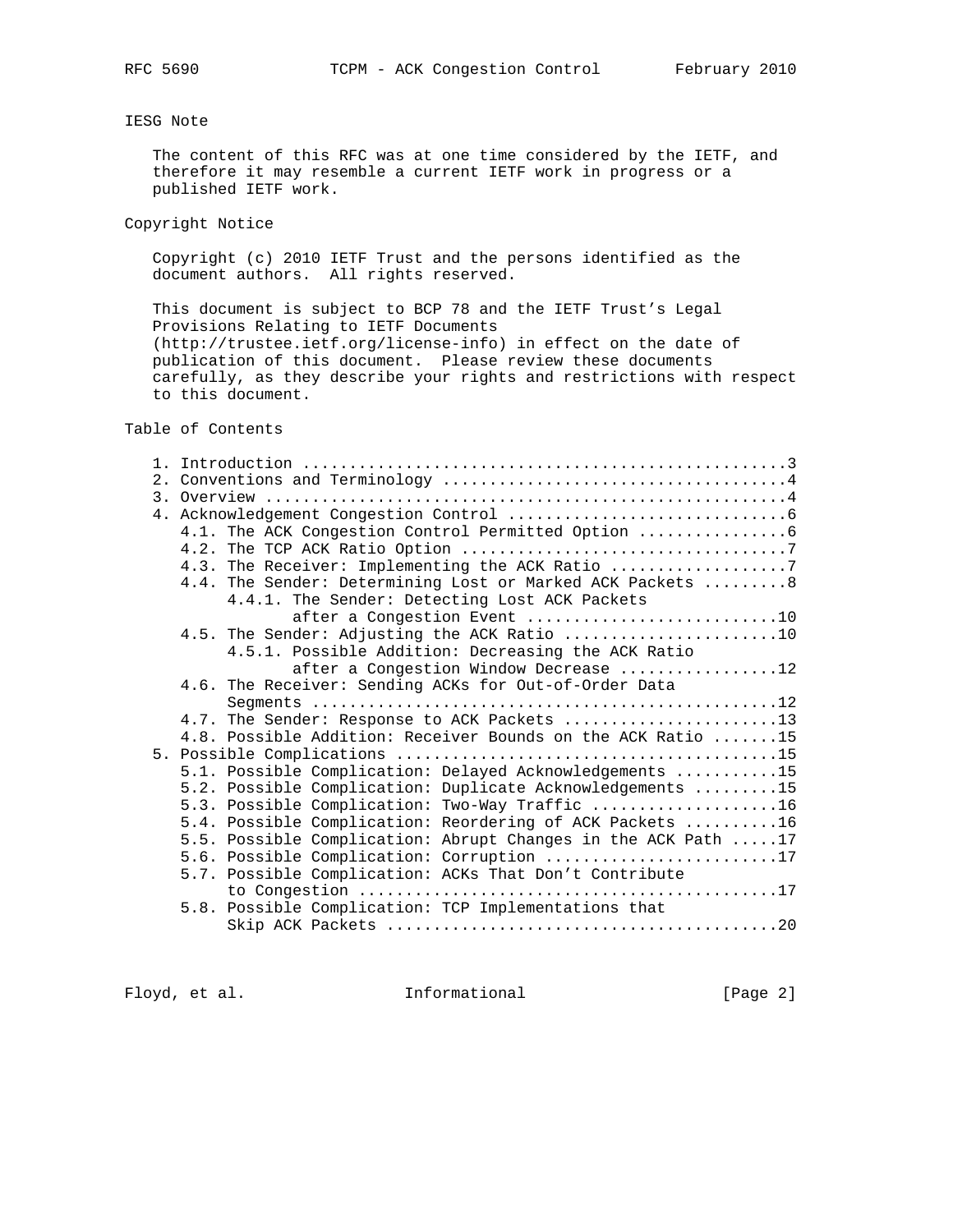| 5.9. Possible Complication: Router or Middlebox-Based            |  |
|------------------------------------------------------------------|--|
|                                                                  |  |
| 5.10. Possible Complication: Data-Limited Senders 21             |  |
|                                                                  |  |
| 6. Evaluating ACK Congestion Control 22                          |  |
| 6.1. Contention in Wireless Links or in Non-Switched Ethernet 22 |  |
| 6.2. Keep-Alive and Other Special ACK Packets 22                 |  |
| 7. Measurements of ACK Traffic and Congestion                    |  |
| 8. Acknowledgement Congestion Control in DCCP's CCID 2 23        |  |
|                                                                  |  |
|                                                                  |  |
|                                                                  |  |
|                                                                  |  |
|                                                                  |  |
|                                                                  |  |
|                                                                  |  |
|                                                                  |  |
|                                                                  |  |
| B.1. The TCP ACK Ratio Option, or an AckNow Bit in               |  |
|                                                                  |  |
|                                                                  |  |
|                                                                  |  |
|                                                                  |  |

## 1. Introduction

 This document describes a congestion control mechanism for acknowledgements (ACKs) to TCP. This mechanism is based on the acknowledgement congestion control in DCCP's CCID 2 ([RFC4340], [RFC4341]), which is a successor to the TCP acknowledgement congestion control mechanism proposed by Balakrishnan, et al. in [BPK97].

 In this document we use the terminology of senders and receivers, with the sender sending data traffic and the receiver sending acknowledgement traffic in response. In CCID 2's acknowledgement congestion control, specified in Section 6.1 of [RFC4341], the receiver uses an ACK Ratio R reported to it by the sender, sending roughly one ACK packet for every R data packets received. The CCID 2 sender keeps the acknowledgement rate roughly TCP-friendly by monitoring the acknowledgement stream for lost and marked ACK packets and modifying the ACK Ratio accordingly. For every round-trip time (RTT) containing an ACK congestion event (that is, a lost or marked ACK packet), the sender halves the acknowledgement rate by doubling the ACK Ratio; for every RTT containing no ACK congestion event, the sender additively increases the acknowledgement rate through gradual decreases in the ACK Ratio.

Floyd, et al. The Informational The Informational [Page 3]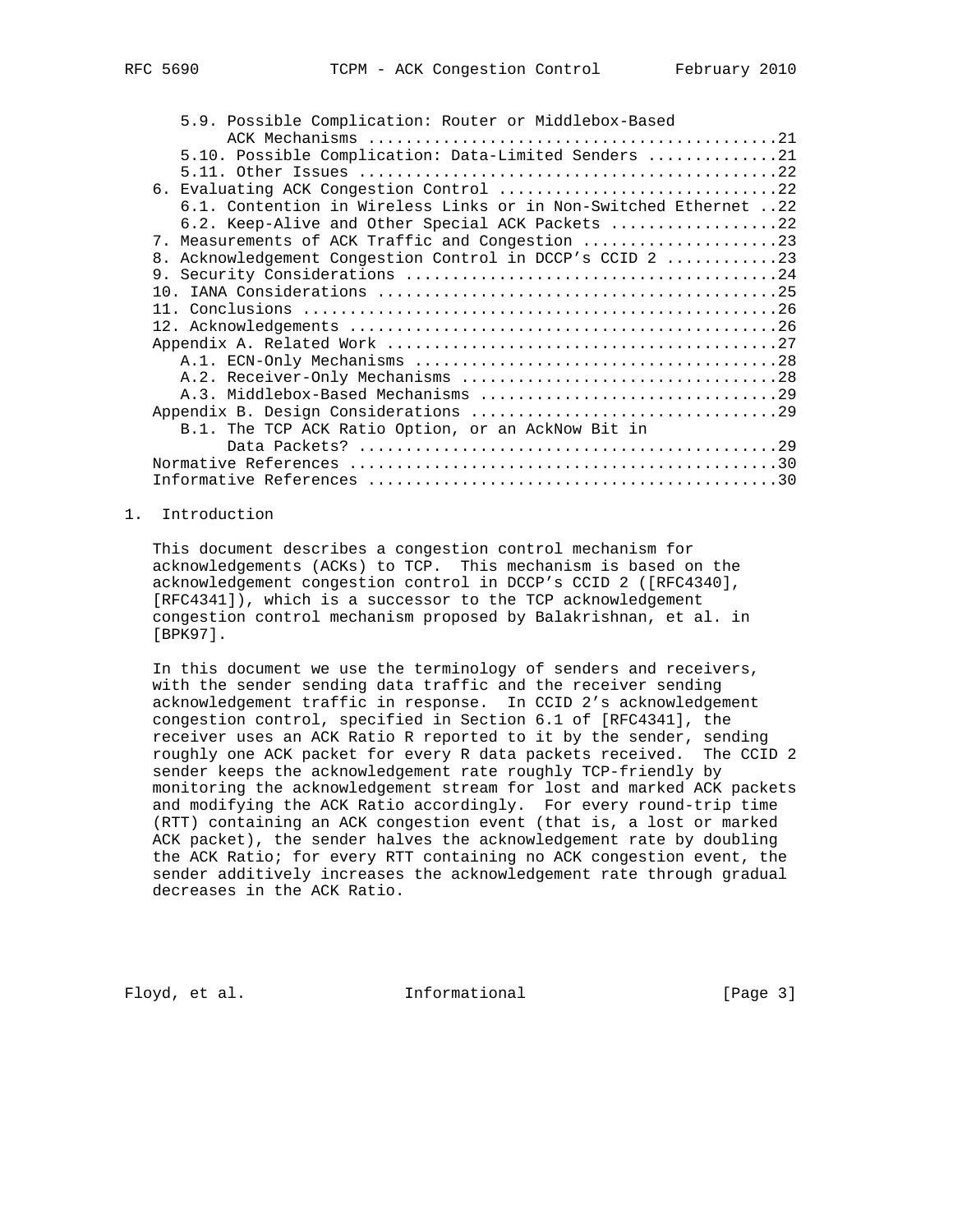The goal of this document is to explore a similar congestion control mechanism for acknowledgement traffic for TCP. The assumption is that in some environments with congestion on the reverse path, reducing the sending rate for ACK traffic traversing the congested path can help to reduce the congestion itself. For those environments where the reverse path is congested but where TCP ACK traffic does not appreciably contribute to that aggregate congestion, the goal is for TCP's ACK congestion control to have a minimal negative effect on the performance of the TCP connection.

 Adding acknowledgement congestion control as an option in TCP would require the following:

- \* An agreement from the TCP hosts on the use of ACK congestion control. For the mechanism specified in this document, the TCP hosts would use a new TCP option, the ACK Congestion Control Permitted option.
- \* A mechanism for the TCP sender to detect lost and ECN-marked pure acknowledgement packets.
- \* A mechanism for adjusting the ACK Ratio. The TCP sender would adjust the ACK Ratio as specified in Section 6.1.2 of [RFC4341].
- \* A method for the TCP sender to inform the TCP receiver of a new value for the ACK Ratio. For the mechanism specified in this document, the TCP sender would use a new TCP option, the ACK Ratio option.
- 2. Conventions and Terminology

MSS refers to the Maximum Segment Size.

 The key words "MUST", "MUST NOT", "REQUIRED", "SHALL", "SHALL NOT", "SHOULD", "SHOULD NOT", "RECOMMENDED", "MAY", and "OPTIONAL" in this document are to be interpreted as described in [RFC2119].

3. Overview

 This section gives an overview of acknowledgement congestion control for TCP.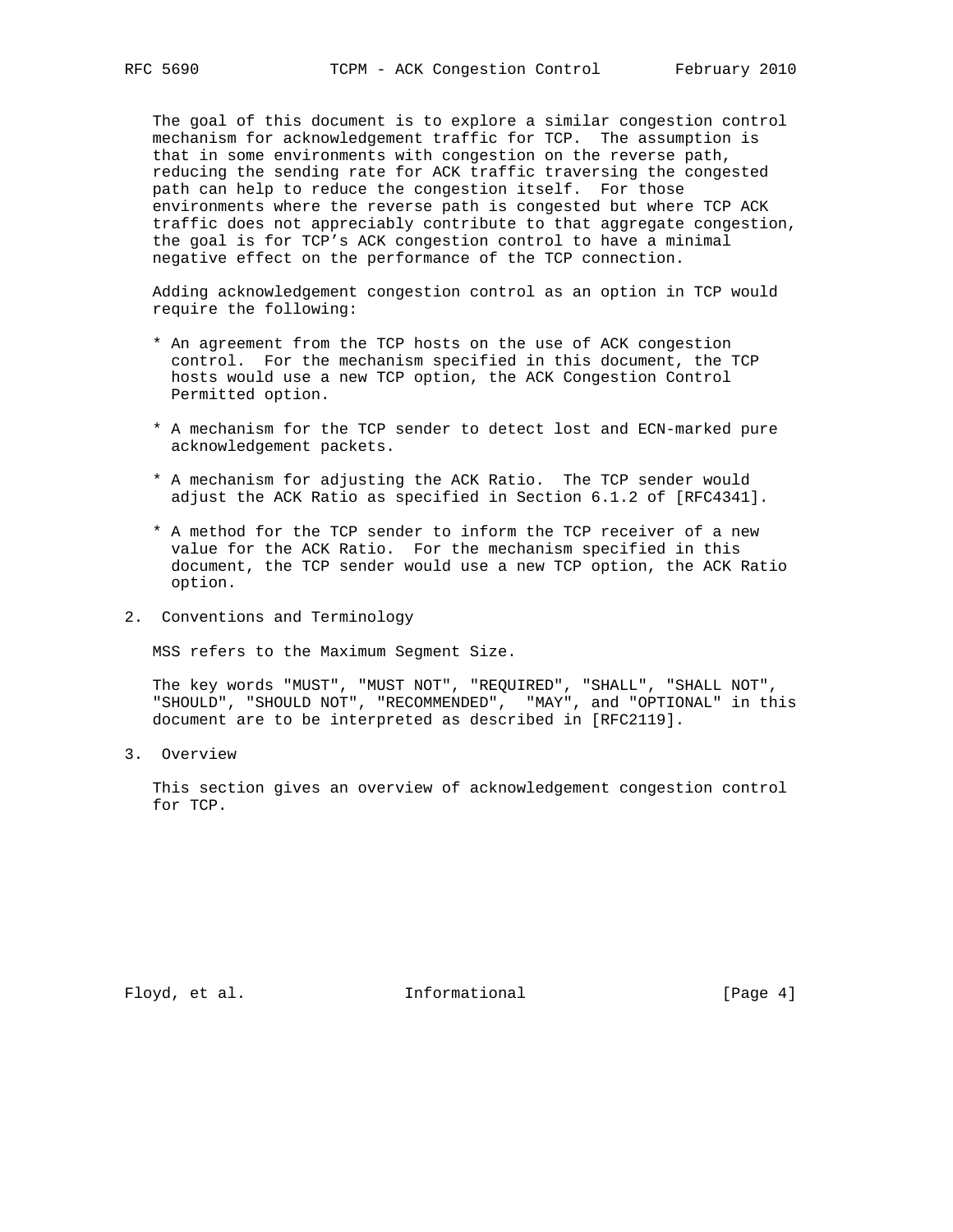--------------------------------------------------------------- TCP Host A **Router** Router TCP Host B (data receiver) ---------- ------ ---------- <--- SYN with AckCC Permitted. SYN/ACK with AckCC Permitted ---> . . . Data packets ---> <--- one ACK packet for every two data packets . . . Sender detects a lost ACK packet. Data packet with an ACK Ratio option of 4 ---> <--- one ACK packet for at most every four data packets . . . Sender detects a period with no lost ACK packets. Data packet with an ACK Ratio option of 3 ---> <--- one ACK packet for at most every three data packets ---------------------------------------------------------------

 Figure 1: Acknowledgement Congestion Control, Host B as the Connection Initiator, for a Connection without ECN

 Figure 1 gives an example of acknowledgement congestion control (AckCC) with TCP Host B as the connection initiator.

 During connection initiation, TCP host B sends an ACK Congestion Control Permitted option on its SYN or SYN/ACK packet. This allows TCP host A (now called the sender) to send instructions to TCP host B (now called the receiver) about the ACK Ratio to use in responding to data packets.

 Also during connection initiation, TCP host A sends an ACK Congestion Control Permitted option on its SYN or SYN/ACK packet. In combination with TCP host B's sending of an ACK Congestion Control Permitted option, and with the negotiation of ECN-Capability as specified in [RFC3168], this would allow TCP host B to send its ACK packets as ECN-Capable.

 The TCP receiver starts with an ACK Ratio of two, generally sending one ACK packet for every two data packets received.

Floyd, et al. The Informational The Informational [Page 5]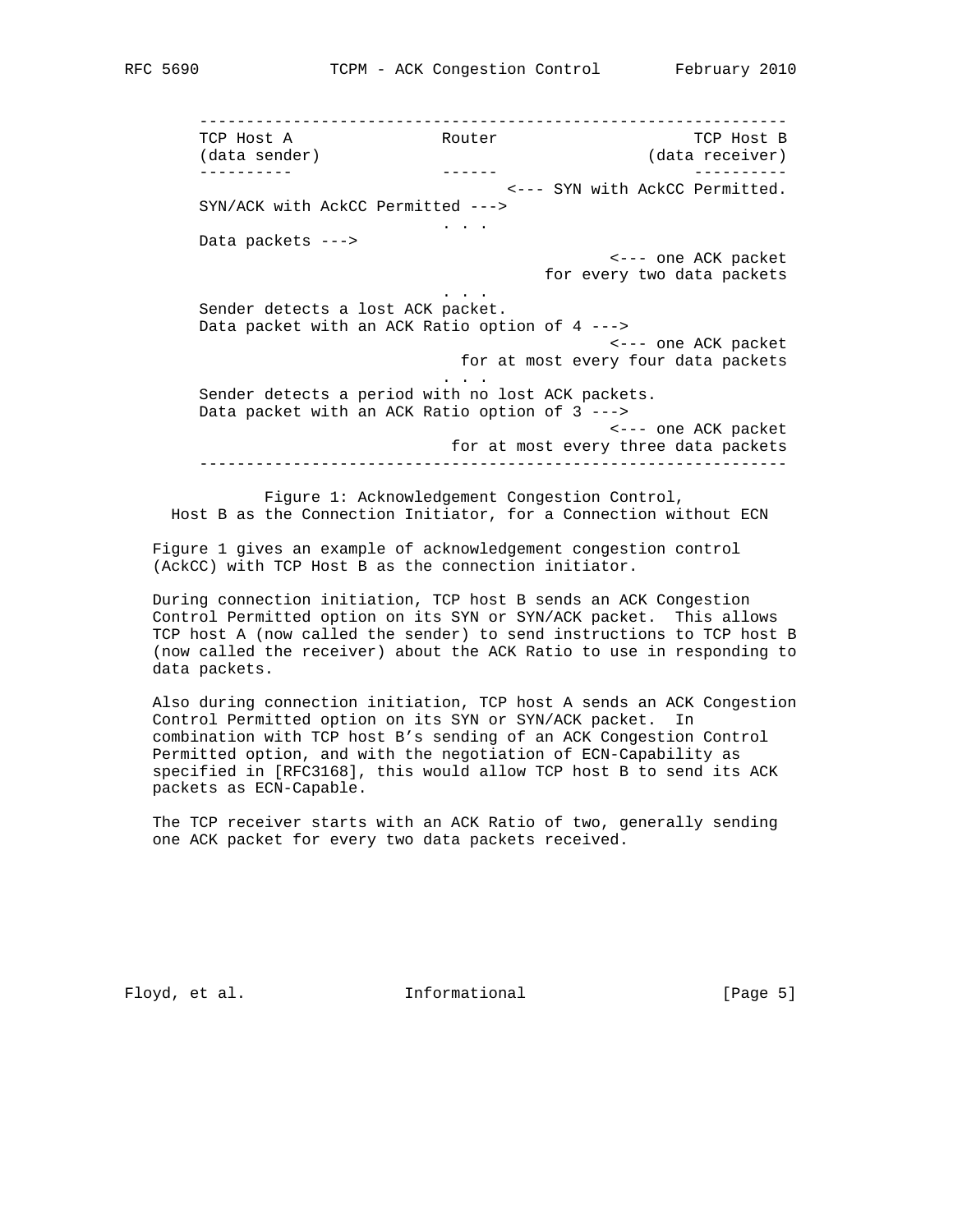The TCP sender detects a lost or ECN-marked ACK packet from the TCP receiver and sends an ACK Ratio option of four to the receiver. The TCP receiver changes to an ACK Ratio of four, sending one ACK packet for at most four data packets. The TCP sender uses Appropriate Byte Counting and rate-based pacing in responding to these ACK packets.

 The TCP sender detects a period with no lost ACK packets and sends an ACK Ratio option of three to the TCP receiver. The TCP receiver changes back to an ACK Ratio of three, sending one ACK packet for at most three data packets.

4. Acknowledgement Congestion Control

 The goal of the mechanism proposed in this document is to control pure ACK traffic on the path from the TCP data receiver to the TCP data sender. Note that the approach outlined here is an end-to-end one (as is the approach followed by DCCP's CCID 2 [RFC4341]), but it may also take advantage of explicit congestion information from the network, conveyed by ECN [RFC3168], if available. The ECN specification ([RFC3168], see Section 6.1.4) prohibits a TCP receiver from setting the ECT(0) or ECT(1) codepoints in IP packets carrying pure ACKs, but \*only\* as long as the receiver does \*not\* implement any form of ACK congestion control. Unlike some of the related work cited in the appendix, in this document we are proposing an end-to end ACK congestion control mechanism that controls congestion on the reverse path (the path followed by the ACK traffic) by detecting and responding to either marked or dropped ACK packets.

4.1. The ACK Congestion Control Permitted Option

 The TCP end-points would negotiate the use of ACK congestion control (AckCC) with a TCP option: the ACK Congestion Control Permitted option. The option number would be allocated by IANA.

 The ACK Congestion Control Permitted option can only be sent on packets that have the SYN bit set. If TCP end-point A receives an ACK Congestion Control Permitted option from TCP end-point B, then the TCP end-points may use ACK congestion control on the pure acknowledgements sent from B to A. This means that TCP end-point A may send ACK Ratio values to TCP end-point B, for TCP end-point B to use on pure acknowledgement packets. Equivalently, if TCP end-point A \*does not\* receive an ACK Congestion Control Permitted option from TCP end-point B, then TCP end-point A knows not to waste its time detecting lost ACK packets and adjusting and sending the ACK Ratio values.

Floyd, et al. 100 Informational 100 [Page 6]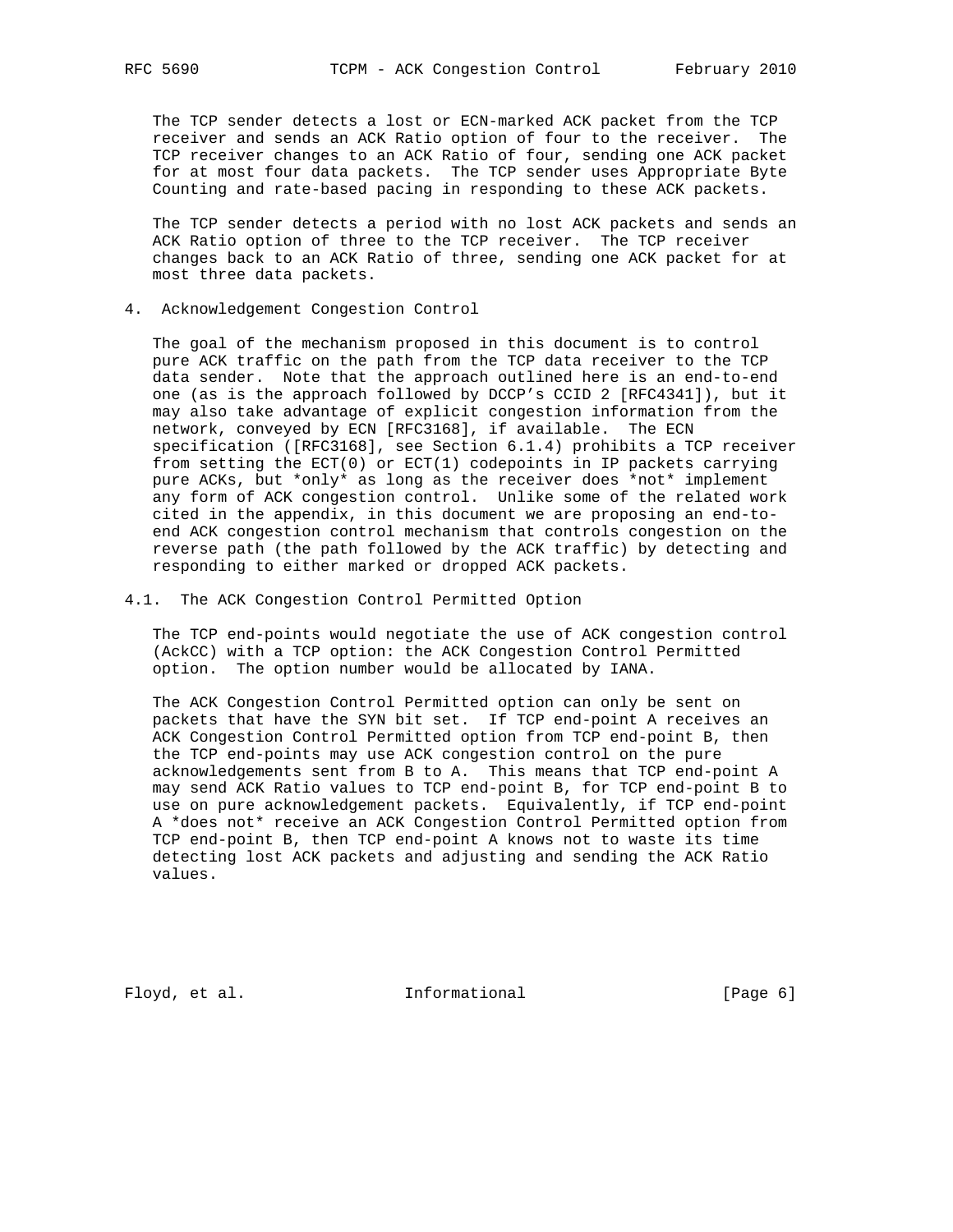If TCP end-point B receives an ACK Congestion Control Permitted option from TCP end-point A, then the TCP end-points may use ACK congestion control on the pure acknowledgements sent from A to B.

 If TCP end-point B receives an ACK Congestion Control Permitted option from TCP end-point A and also sent an ACK Congestion Control Permitted option to TCP end-point A, and if ECN-Capability has been negotiated, then TCP end-point B can send its pure ACK packets as ECN-Capable.

TCP ACK Congestion Control Permitted Option:

Kind: TBD1

 +-----------+-----------+ | Kind=TBD1 | Length=2 | +-----------+-----------+

 When ACK congestion control is used, the default initial ACK Ratio is two, with the receiver acknowledging at least every other data packet.

4.2. The TCP ACK Ratio Option

 The sender uses an ACK Ratio TCP option to communicate the ACK Ratio value from the sender to the receiver.

TCP ACK Ratio Option:

Kind: TBD2

 +-----------+-----------+-----------+ | Kind=TBD2 | Length=3 | ACK Ratio | +-----------+-----------+-----------+

 The ACK Ratio option is only sent on data packets. Because TCP uses reliable delivery for data packets, the TCP sender can tell if the TCP receiver has received an ACK Ratio option.

4.3. The Receiver: Implementing the ACK Ratio

 With an ACK Ratio of R, the receiver should send one pure ACK for every R newly received data packets unless the delayed ACK timer expires first. A receiver could simply maintain a counter that increments by one for each new data packet received, and send an ACK packet when the counter reaches R. The receiver would reset the counter to zero whenever a pure or piggybacked ACK is sent.

Floyd, et al. The Informational The Informational [Page 7]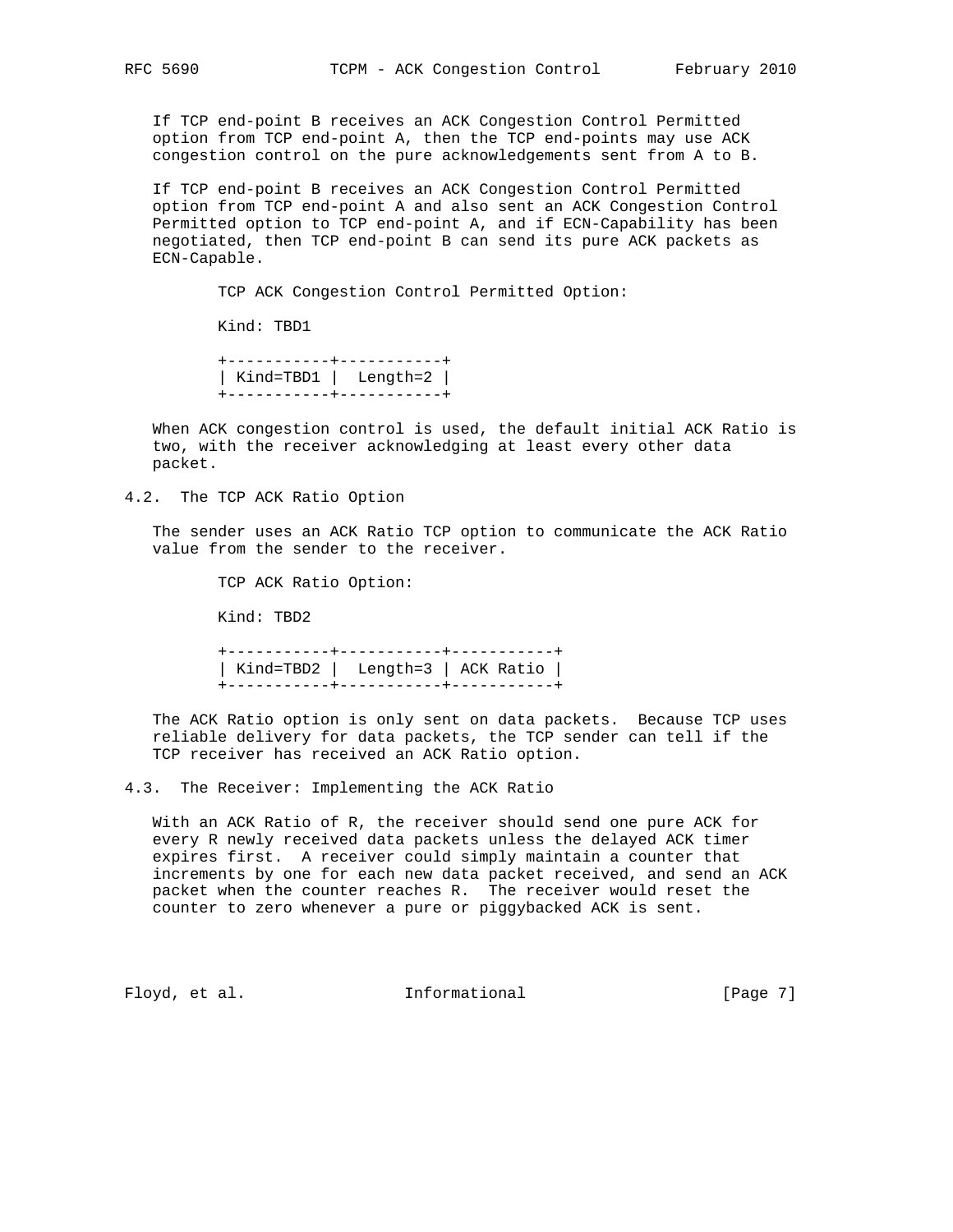If the receiver has buffer limitations, the receiver might have to acknowledge K packets, for some K less than the current ACK Ratio R. In this case, the sender could observe from the acknowledgements that the receiver is acknowledging less than R packets.

 It is possible for there to be lost or marked ACK packets when there haven't yet been any lost or marked data packets. Thus, the sender could increase the ACK Ratio R even during the initial slow-start.

 [RFC5681] recommends that the receiver SHOULD acknowledge out-of order data packets immediately, sending an immediate duplicate ACK when it receives a data segment above a gap in the sequence space, and sending an immediate ACK when it receives a data segment that fills in all or part of a gap in the sequence space.

 When ACK congestion control is being used and the ACK Ratio is at most two, the TCP receiver acknowledges each out-of-order data packet immediately. For an ACK Ratio greater than two, Section 4.6 specifies in detail the receiver's behavior for sending ACKs for out of-order data packets.

## 4.4. The Sender: Determining Lost or Marked ACK Packets

 The TCP data sender uses its knowledge of the ACK Ratio in use by the receiver to infer when an ACK packet has been lost.

 Because the TCP sender knows the ACK Ratio R in use by the receiver, the TCP sender knows that in the absence of dropped or reordered acknowledgement packets, each new acknowledgement received will acknowledge at most R additional data packets. Thus, if the sender receives an acknowledgement acknowledging more than R data packets, and does not receive a subsequent acknowledgement acknowledging a strict subset (with a smaller cumulative acknowledgement, or with the same cumulative acknowledgement but a strict subset of data acknowledged in selective acknowledgement (SACK) blocks), then the sender can infer that an ACK packet has been dropped. The use of SACK options in ACK packets would help the sender in detecting lost ACK packets.

 Similarly, the TCP sender knows that in the absence of dropped or delayed data packets from the sender, and in the absence of delayed acknowledgements due to a timer expiring at the receiver, each new pure acknowledgement received will acknowledge at least R additional data packets. In terms of ACK congestion control, the TCP sender does not have to take any actions when it receives an acknowledgement acknowledging less than R additional packets.

Floyd, et al. 1nformational [Page 8]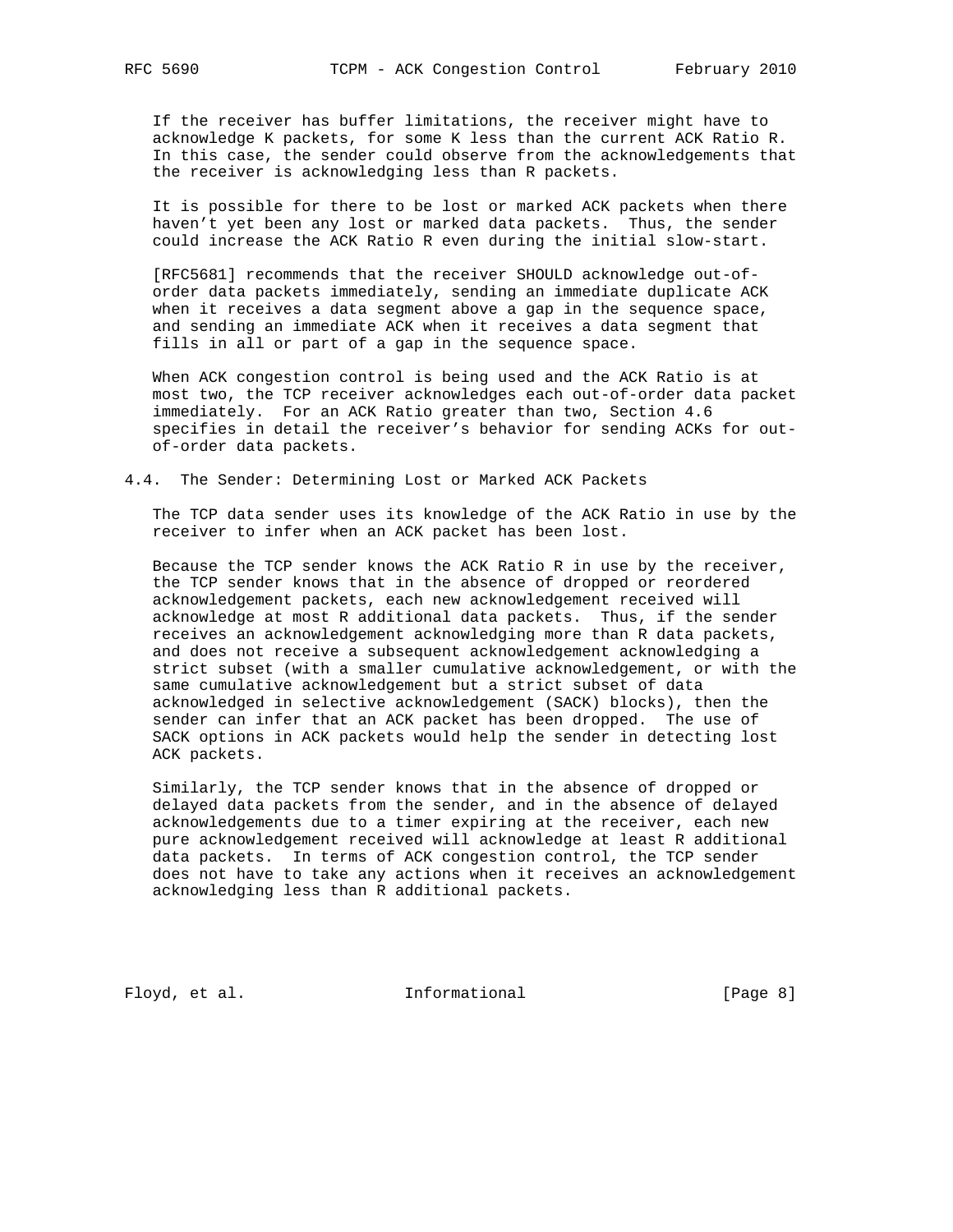#### Out-of-order data packets:

 If the ACK Ratio is at most two, then the TCP receiver sends a duplicate acknowledgement (DupACK) for every out-of-order data packet. In this case, the TCP sender should be able to detect lost DupACK packets by counting the number of DupACKs that arrive between the beginning of the loss event and the arrival of the first full or partial ACK, and comparing this number with the number of DupACKs that should have arrived (based on the number of packets being ACKed by the full or partial ACK). Simulations and/or experiments will be needed to determine whether, in practice, it works for the TCP sender to assess lost ACK packets during loss events, for an ACK Ratio of at most two.

 If the ACK Ratio is greater than two, the TCP receiver does not send a DupACK for every out-of-order data packet, as specified in Section 4.6. For simplicity, the TCP sender does not attempt to detect lost ACK packets during loss events involving forward-path data traffic. That is, as soon as the sender infers a packet loss for a forward-path data packet, it stops detection of ACK loss on the reverse path. The sender waits until a new cumulative acknowledgement is received that covers the retransmitted data, and then restarts detection of ACK loss for reverse-path traffic.

Detecting lost ACK packets after changes in the ACK Ratio:

 In detecting lost ACK packets, the sender relies on its knowledge of the ACK Ratio used by the receiver. But when the sender makes a change in the ACK Ratio and then receives ACK packets, how does the sender know whether the receiver was using the new or the old ACK Ratio when it sent those ACK packets? As specified in the next section, the sender can make only one of two possible changes to the ACK Ratio within one round-trip time. The sender can decrease the ACK Ratio by one, from R to R-1, or the sender can double the ACK Ratio, increasing it from R to 2R. But, in detecting lost ACK packets after an increase in the ACK Ratio, the sender needs to know whether the receiver was using the old ACK Ratio R or the new ACK Ratio 2R.

 The sender sends ACK Ratio options only on data packets, and these data packets are acknowledged by the receiver. One possibility would be for the sender to save the sequence number of the last data packet that contained an ACK Ratio option and to remember whether that ACK Ratio option was for an increase or a decrease in the ACK Ratio. Then, if the sender receives an ACK packet acknowledging the saved sequence number, the sender knows that the receiver has begun using the new ACK Ratio.

Floyd, et al. 1nformational [Page 9]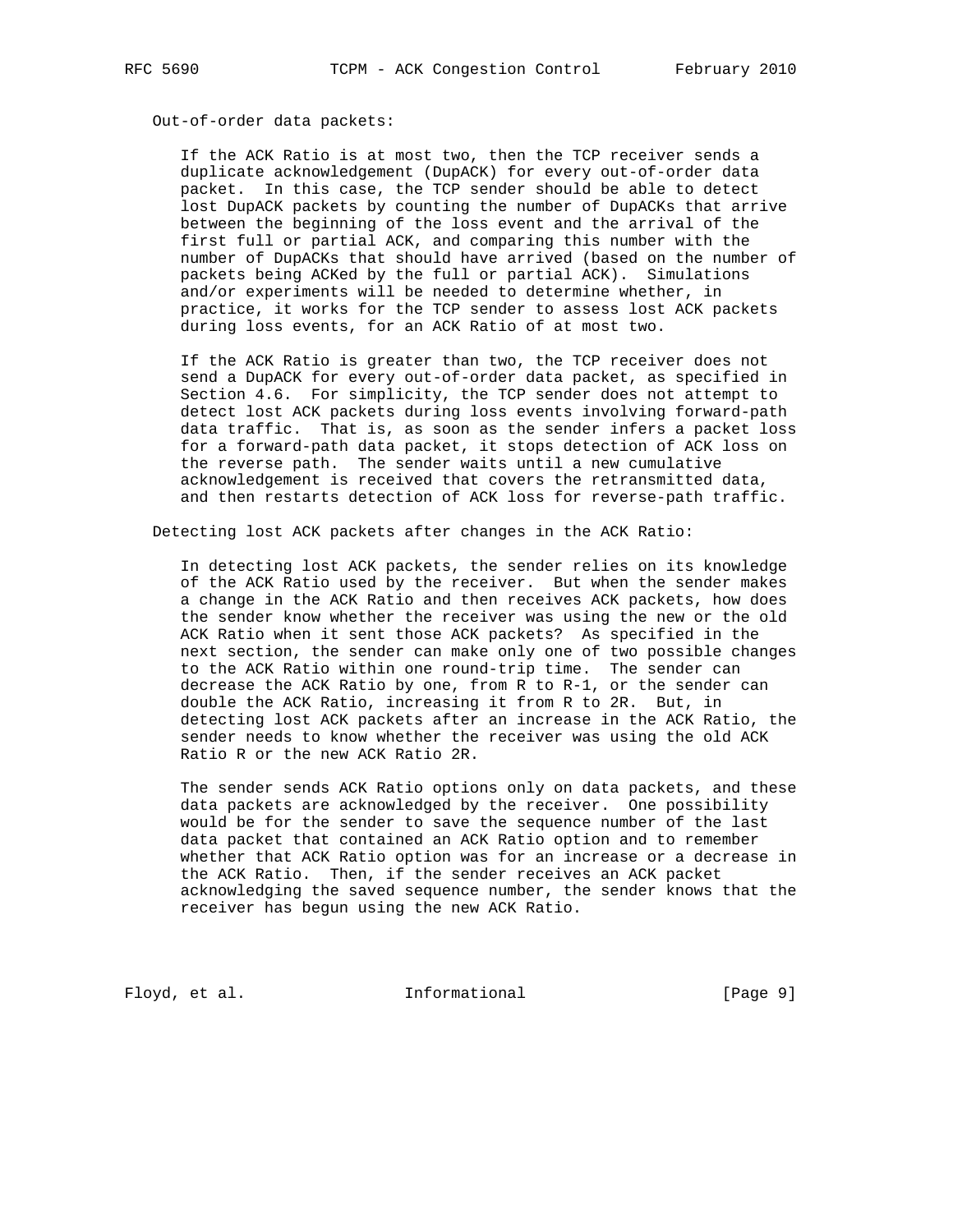It \*might\* be sufficient for the sender just to save the information of whether the last change in the ACK Ratio was an increase or a decrease, without saving the sequence number associated with the last ACK Ratio option. In this way, if the sender recently increased the ACK Ratio from R to 2R, the sender could be more cautious in detecting lost ACK packets. Another possibility would be that, after sending an ACK Ratio option, the sender waits until that data has been ACKed, with the new ACK Ratio in use by the receiver, before resuming the detection of lost ACK packets. However, we do not explore either of these approaches in more detail in this document.

4.4.1. The Sender: Detecting Lost ACK Packets after a Congestion Event

 After a sender's retransmit timeout or fast retransmit, the sender might retransmit a number of data packets dropped from a single window of data. In particular, during a loss recovery period (from the sender's detection of the congestion event up until the sender receives an acknowledgement of all data packets transmitted before the loss recovery period began), retransmitted data packets can fill holes in the receiver's sequence space, resulting in irregular jumps in the cumulative acknowledgement field in ACK packets from the receiver. These jumps in the cumulative acknowledgement field make it difficult for the sender to reliably detect lost ACK packets during a loss recovery period.

 Because of this uneven progress of the cumulative acknowledgement field during a loss recovery period, the sender should not attempt to detect lost ACK packets during a loss recovery period. As a consequence, the sender will not increase the ACK Ratio in response to ACK packets that are lost during a loss recovery period.

4.5. The Sender: Adjusting the ACK Ratio

 The TCP sender will adjust the ACK Ratio as specified in Section 6.1.2 of [RFC4341], as follows.

The ACK Ratio always meets the following three constraints.

- (1) The ACK Ratio is an integer.
- (2) The minimum ACK sending rate: The ACK Ratio does not exceed max(2, cwnd/(K\*MSS)), rounded up, for K=2. As a result, the TCP receiver generally sends at least two ACKs in response to a window of at least four full-sized segments.

Floyd, et al. 10 Informational [Page 10]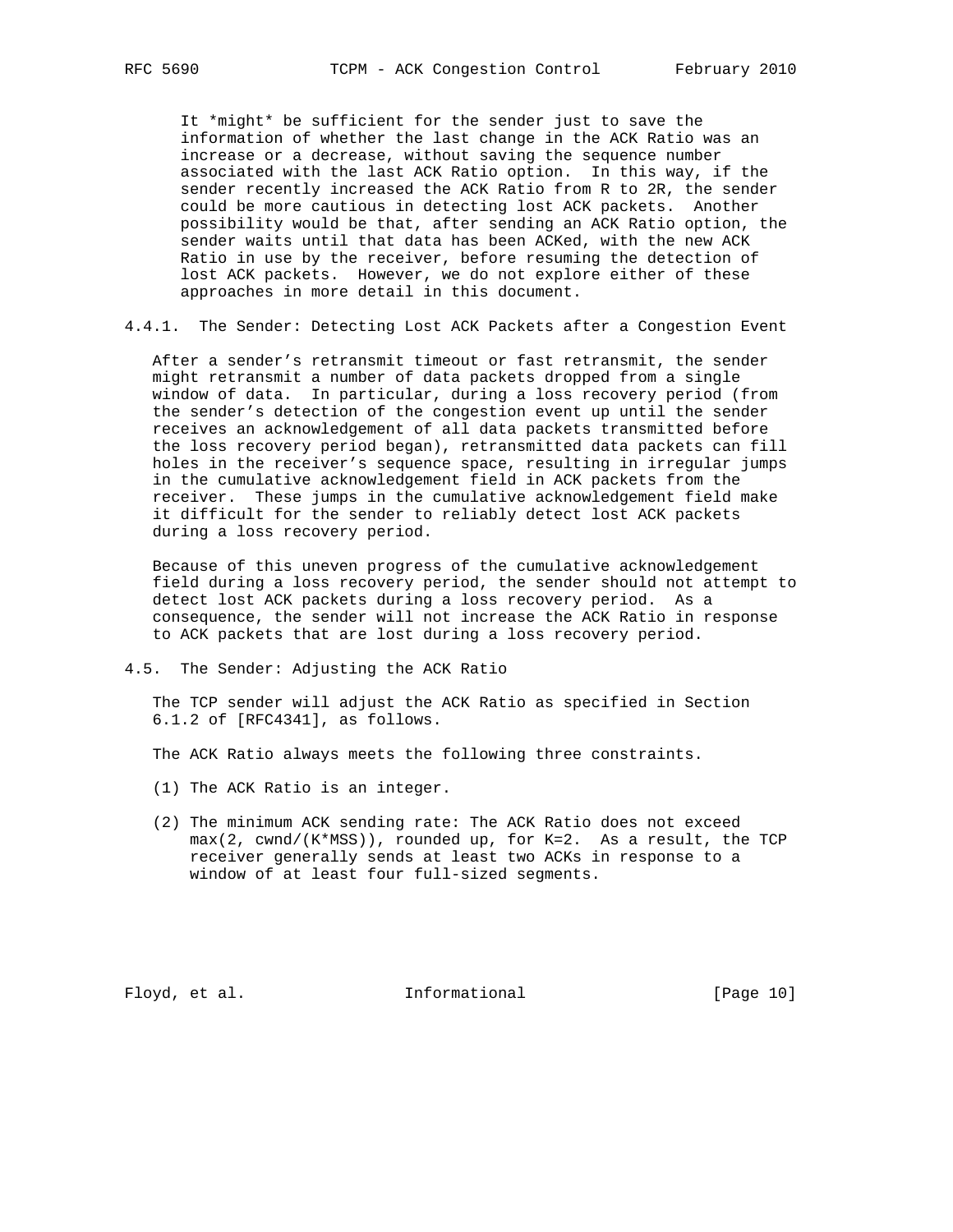(3) If the congestion window is at least as large as four full-sized segments, then the ACK Ratio is at least two. In other words, an ACK Ratio of one is only allowed when the congestion window is at most three full-sized segments.

The sender changes the ACK Ratio within those constraints as follows.

 For each congestion window of data with lost or marked ACK packets, the ACK Ratio R is doubled; for each cwnd/(MSS\*( $R^2 - R$ )) consecutive congestion windows of data with no lost or marked ACK packets, the ACK Ratio is decreased by 1. (See Appendix A of RFC 4341 for the derivation. Note that Appendix A of RFC 4341 assumes a congestion window W in packets, while we use cwnd in bytes.) As stated in the previous section, when the ACK Ratio is greater than two, the sender does not attempt to detect lost ACK packets during loss events for forward-path traffic.

 For a constant congestion window, these modifications to the ACK Ratio give an ACK sending rate that is roughly TCP-friendly. Of course, cwnd usually varies over time; the dynamics will be rather complex, but roughly TCP friendly. We recommend that the sender determines when to decrease the ACK Ratio by one (i.e., by calculating the number of in-order data packets to count) right after an ACK loss event.

The frequency of ACK Ratio negotiations:

 The sender need not keep the ACK Ratio completely up to date. For instance, it may rate-limit ACK Ratio renegotiations to once every four or five round-trip times, or to once every second or two. The sender should not attempt to change the ACK Ratio more than once per round-trip time. In particular, before sending a packet with a new value for the ACK Ratio, the sender should verify that the receiver has acknowledged a data packet containing an ACK Ratio option for the old value of the ACK Ratio. Additionally, the sender may enforce a minimum ACK Ratio of two, or it may set the ACK Ratio to one for half-connections with persistent congestion windows of 1 or 2 packets.

The minimum ACK sending rate:

From rule (2) above, the TCP receiver always sends at least  $K=2$  ACKs for a window of data, even in the face of very heavy congestion on the reverse path. We would note, however, that if congestion is sufficiently heavy, all the ACK packets are dropped, and then the sender falls back on an exponentially backed-off timeout. Thus, if congestion is sufficiently heavy on the reverse path, then the sender reduces its sending rate on the forward

Floyd, et al. 100 Informational [Page 11]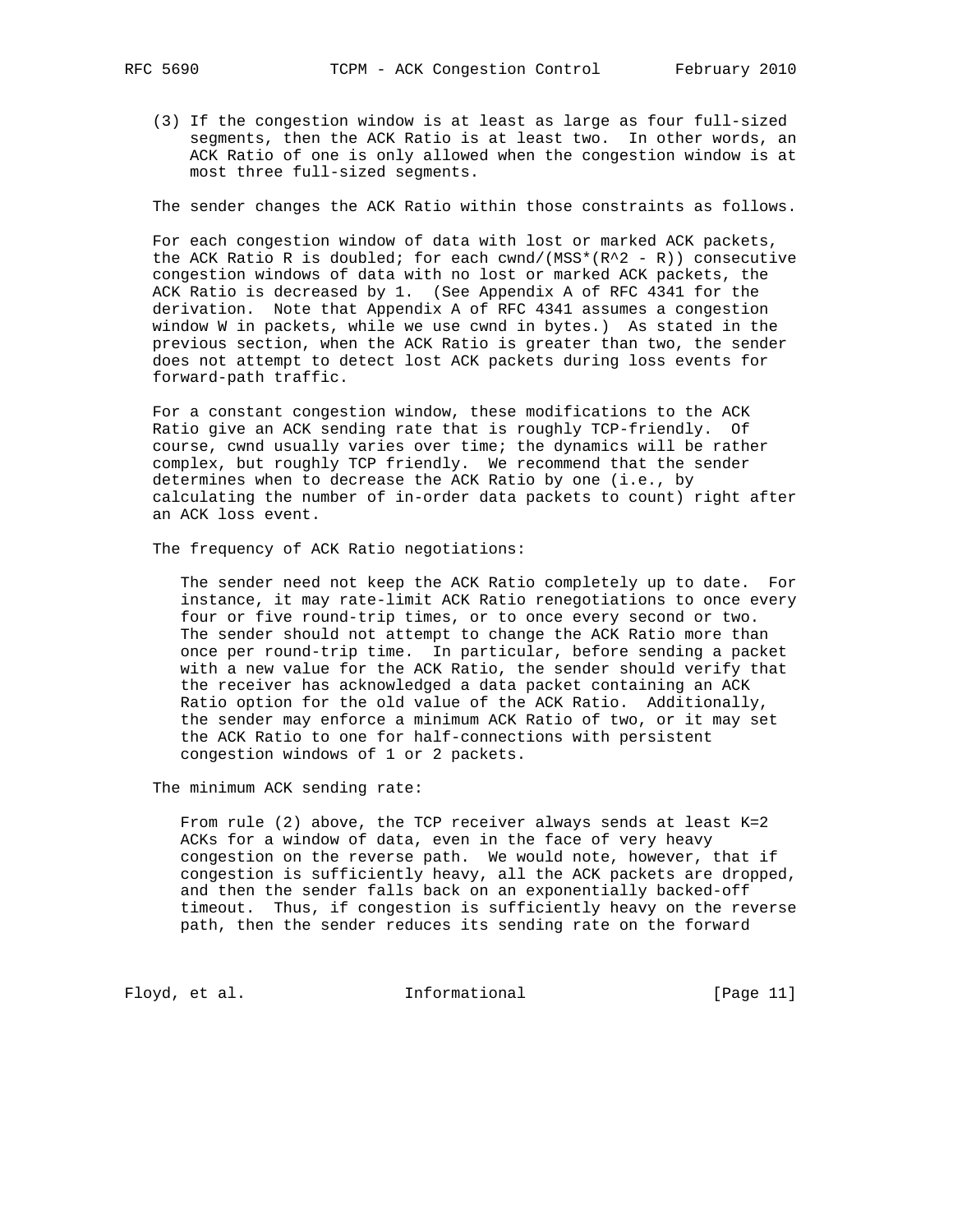path, which reduces the rate on the reverse path as well. One possibility would be to use a higher minimum ACK-sending rate, adding a constant upper bound on the ACK Ratio. That is, if the ACK Ratio also had an upper bound of J, independent of cwnd, then the receiver would always send at least one ACK for every J data packets, regardless of the level of congestion on the reverse path.

### 4.5.1. Possible Addition: Decreasing the ACK Ratio after a Congestion Window Decrease

 After a lost or ECN-marked data packet, the data sender halves the congestion window, thus halving the sending rate for data packets, while making no change to the ACK Ratio R. As a result, after a congestion event involving a data packet, the sending rate for ACK packets on the return path is also halved. If the congestion event was a lost or ECN-marked data packet, this was due to congestion on the forward path, which may have been unrelated to conditions on the reverse path. Thus, it has been suggested that the sender could decrease the ACK Ratio R when it halves the congestion window; in this case, the halving of the sending rate for data packets would not be accompanied by a halving of the sending rate for ACK packets also.

 However, there are a few cases where a congestion event involving data packets could in fact have been caused by congestion on the reverse path. As one example, the path could include a congested multiaccess link where forward-path and reverse-path traffic can interfere with each other. Thus, in this case it might be desirable if a congestion event resulted in a reduction in the sending rate of ACK packets as well as of data packets.

 As a second example of a congestion event involving congestion of the reverse path, a congestion event could be caused not by a dropped or ECN-marked data packet, but by a window of dropped ACK packets, resulting in a retransmit timeout at the data sender. After a retransmit timeout, the TCP sender will slow-start, reducing the congestion window to the initial window and setting the ACK Ratio to at most two.

 Until further investigation, the sender will not decrease the ACK Ratio as a result of a congestion event involving a data packet.

4.6. The Receiver: Sending ACKs for Out-of-Order Data Segments

 RFC 5681 says that "a TCP receiver SHOULD send an immediate duplicate ACK when an out-of-order segment arrives". After three duplicate ACKs are received, the TCP sender infers a packet loss and implements

Floyd, et al. 1nformational [Page 12]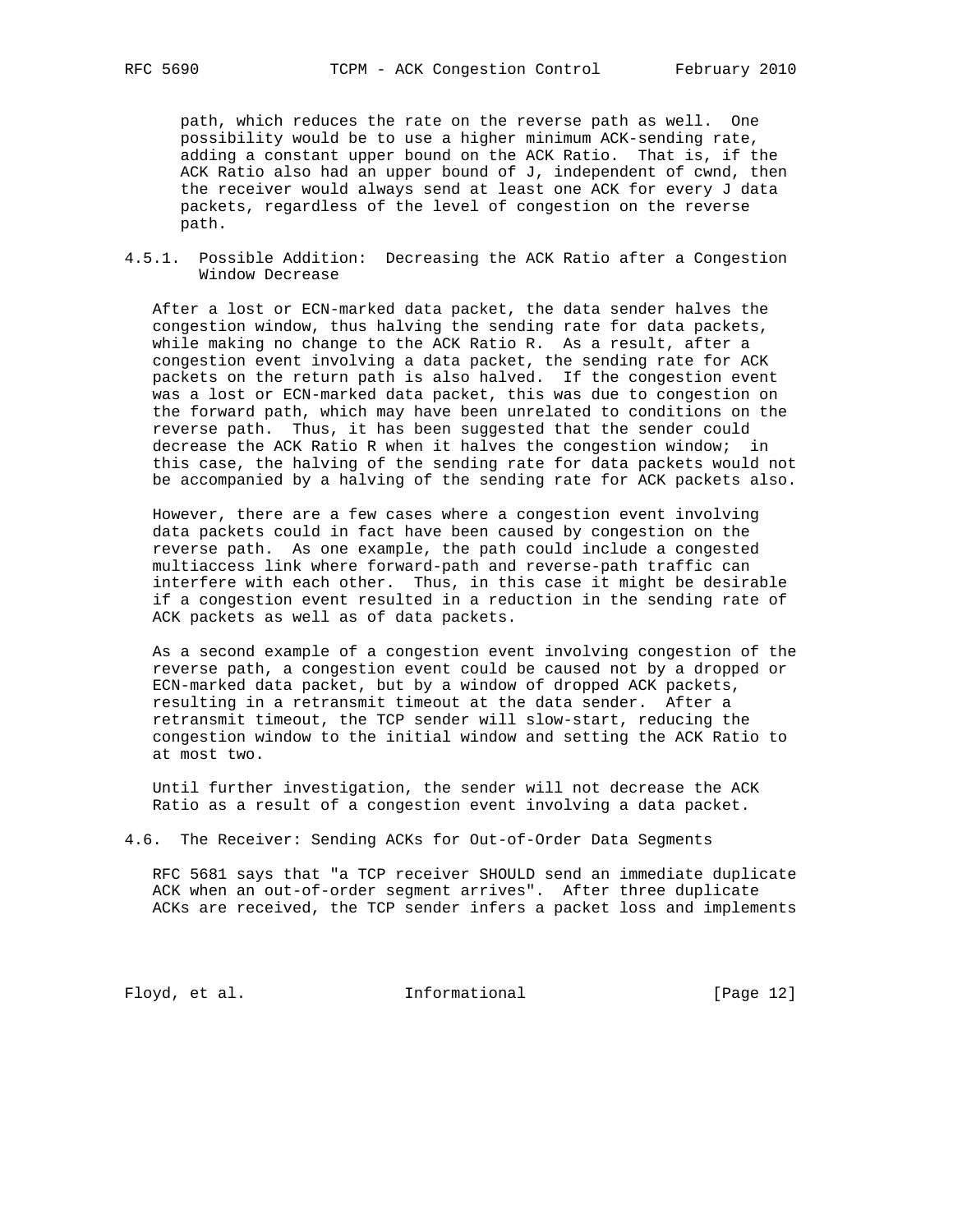fast retransmit and fast recovery, retransmitting the missing packet. When the ACK Ratio is at most two, the TCP receiver should still send an immediate duplicate ACK when an out-of-order segment arrives.

 In general, when the ACK Ratio is greater than two, the TCP receiver still should send an immediate duplicate ACK for each of the first three out-of-order segments that arrive in a reordering event. (We define a reordering event at the receiver as beginning when an out of-order segment arrives, and ending when the receiver holds no more out-of-order segments.) However, when the ACK Ratio is greater than two, after the first three duplicate ACKs have been sent, the TCP receiver should perform ACK congestion control on the remaining ACKs to be sent during the current reordering event. That is, after the first three duplicate ACKs have been sent, the TCP receiver should return to sending an ACK for every R segments, instead of sending an ACK for every out-of-order segment in that reordering event. (We note that the fast recovery procedure of the TCP sender might have to be modified to take this change into account.) In addition, a receiver must not withhold an ACK for more than 500 ms.

 We note that in an environment with systematic reordering in the data path (e.g., every set of K data packets arrives in inverted order, for some value of K), the guideline above could result in the receiver sending an ACK for every data packet, regardless of the ACK Ratio. In such an environment with persistent reordering, the receiver may decide not to send an immediate duplicate ACK for each of the first three out-of-order segments that arrive in a reordering event. We leave the investigation of mechanisms for effective ACK congestion control in environments with systematic reordering for future work.

4.7. The Sender: Response to ACK Packets

 The use of a large ACK Ratio can generate line-rate data bursts at a TCP sender. When the ACK Ratio is greater than two, the TCP sender should use some form of burst mitigation or rate-based pacing for sending data packets in response to a single acknowledgement. The use of rate-based pacing will be limited by the timer granularity at the TCP sender.

 We note that the interaction of ACK congestion control and burst mitigation schemes needs further study.

Byte counting at the sender:

 In addition to the impact of a large ACK Ratio on the burstiness of the TCP sender's sending rate, a large ACK Ratio can also affect the data-sending rate by slowing down the increase of the

Floyd, et al. 100 Informational [Page 13]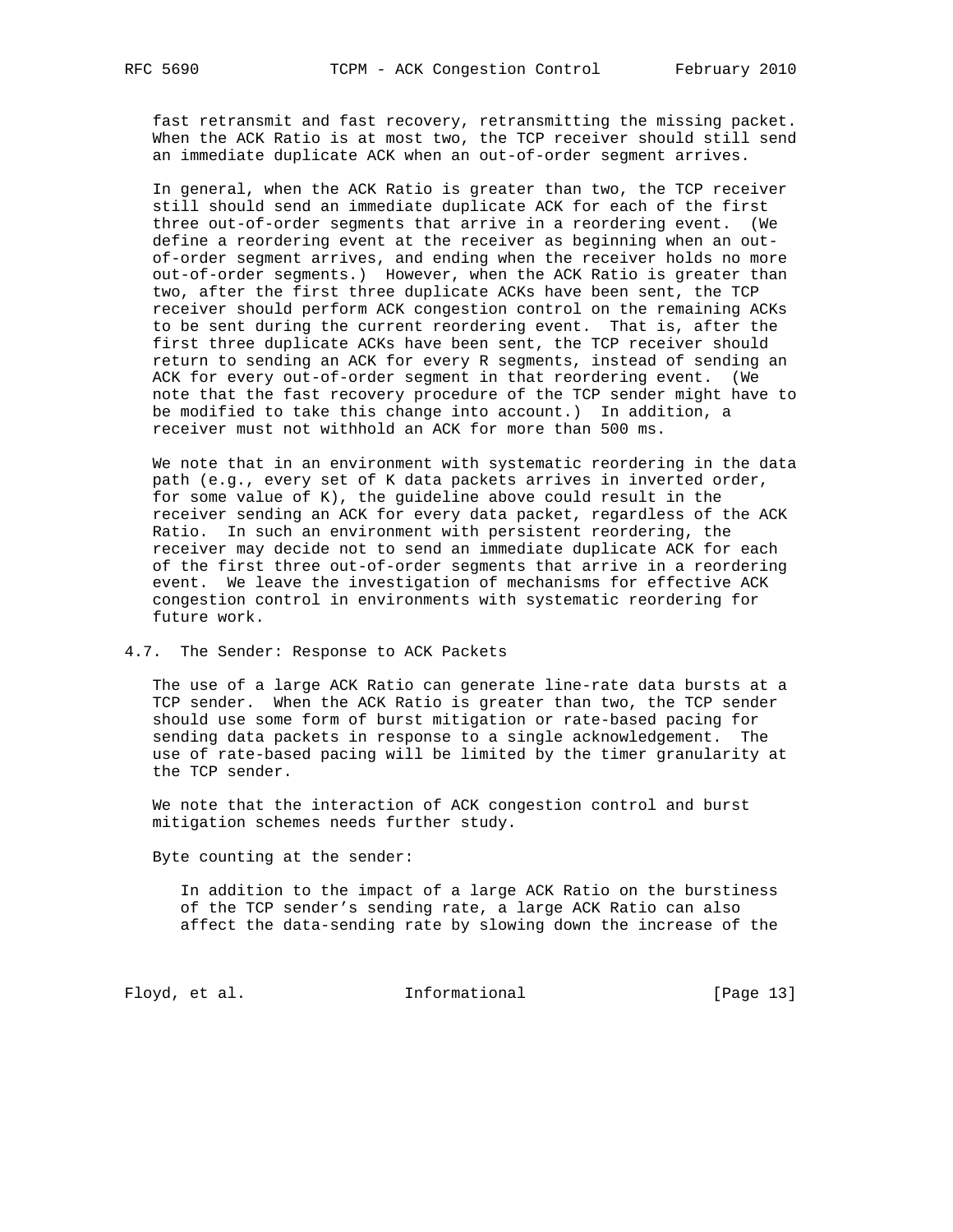congestion window cwnd. As specified in RFC 5681, in slow-start the TCP sender increases cwnd by one full-sized segment for each new ACK received (in this context, a "new ACK" is an ACK that acknowledges new data). RFC 5681 also specifies that in congestion avoidance, the TCP sender increases cwnd by roughly 1/cwnd full-sized segments for each ACK received, resulting in an increase in cwnd of roughly one full-sized segment per round-trip time. In this case, the use of a large ACK Ratio would slow down the increase of the sender's congestion window.

 RFC 5681 notes that during congestion avoidance, it is also acceptable to count the number of bytes acknowledged by new ACKs and to increase cwnd based on the number of bytes acknowledged, rather than on the number of new ACKs received. Thus, the sender should use this form of byte counting with acknowledgement congestion control, so that the acknowledgement congestion control doesn't slow down the window increases for the data traffic sent by the sender. Because rate-based pacing should be used with acknowledgement congestion control, as recommended earlier in this section, the TCP sender may increase the congestion window by more than two MSS for each ACK.

 We note that for Appropriate Byte Counting (ABC) as specified in [RFC3465], during slow-start the sender is allowed to increase the congestion window by at most two MSS for each ACK. It has not yet been determined whether, with acknowledgement congestion control, the TCP sender could use ABC during slow-start. If ABC is used with acknowledgement congestion control, then when the TCP sender is in slow-start and the ACK Ratio is greater than two, the TCP sender may increase the congestion window by more that two MSS in response to a single ACK. Section 4.2 of [LL07] explores some of the issues with the use of ABC for TCP connections with a fixed ACK Ratio greater than two.

Inferring lost data packets:

 As cited earlier, RFC 5681 infers that a packet has been lost after it receives three duplicate acknowledgements. Because ACK congestion control is only used when there is congestion on the reverse path, after a packet loss, one or more of the three duplicate ACKs sent by the receiver could be lost on the reverse path, and the receiver might wait until it has received R more out-of-order segments before sending the next duplicate ACK. All this could slow down fast recovery and fast retransmit quite a bit. The use of SACK can help reduce the potential delay in detecting a lost packet. With SACK, a TCP sender can use the information in the SACK option to detect when the receiver has

Floyd, et al. 100 Informational [Page 14]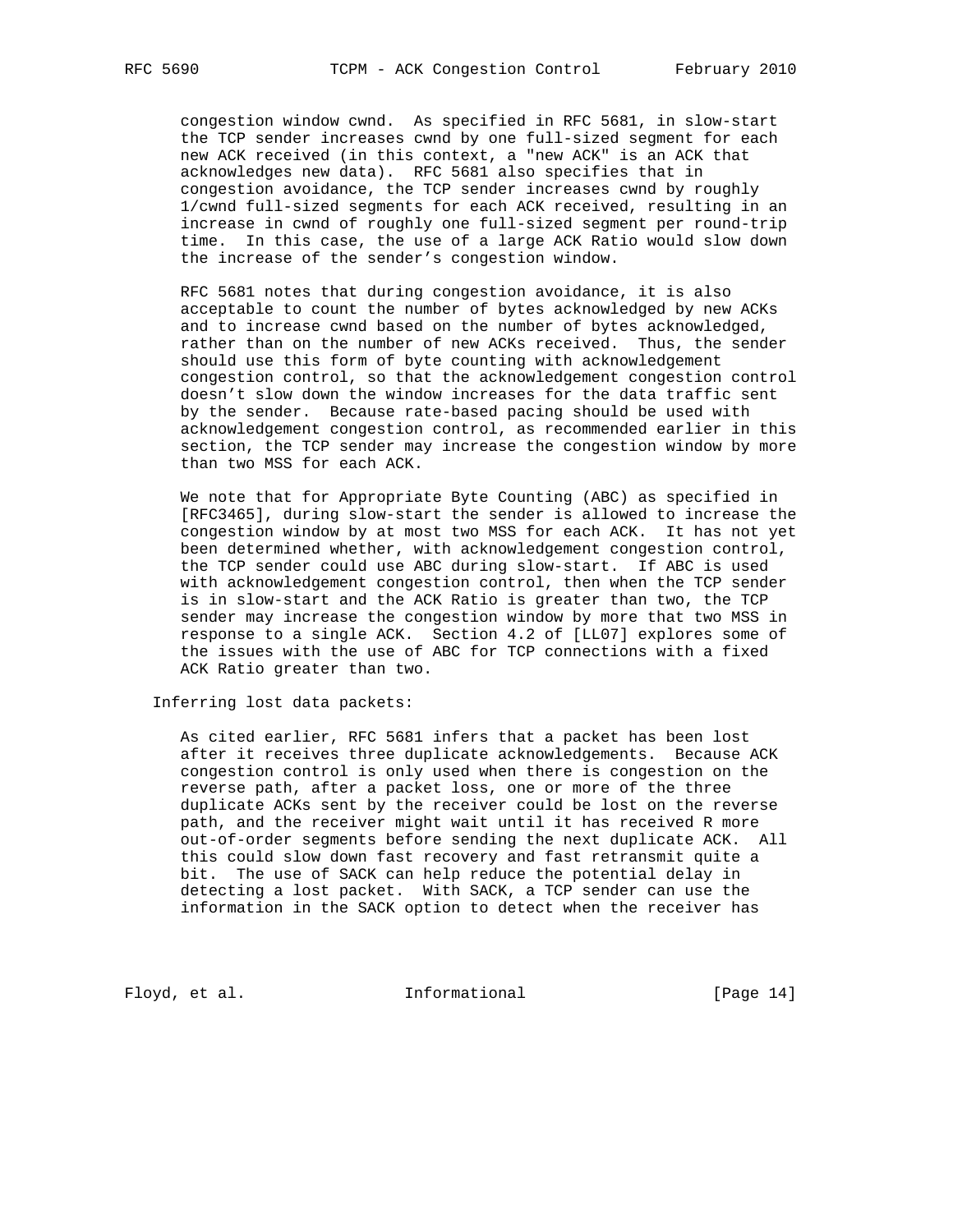received at least three out-of-order data packets and to initiate fast retransmit and fast recovery in this case, even if the TCP sender has not yet received three duplicate ACKs.

4.8. Possible Addition: Receiver Bounds on the ACK Ratio

 It has been suggested that in some environments, the TCP receiver might want to set lower bounds on the ACK Ratio. For example, the TCP receiver might know from configuration or from past experience that the bandwidth on the return path is limited, and might want to set a lower bound (greater than two) on the ACK Ratio R. If this is included, this would require a TCP option from the TCP receiver to the TCP sender, reporting the lower bound on the ACK Ratio. Care would also be needed so that the lower bound on the ACK Ratio was only in effect when the TCP sender's congestion window was sufficiently high.

- 5. Possible Complications
- 5.1. Possible Complication: Delayed Acknowledgements

 The receiver could send a delayed acknowledgement acknowledging a single packet, even when the ACK Ratio is two or more.

 This should not cause false positives (when the TCP sender infers a loss when no loss happened). The TCP sender only infers that a pure ACK packet has been lost when no data packet has been lost and an ACK packet arrives acknowledging more than R new packets.

 Delayed acknowledgements could, however, cause false negatives, with the TCP sender unable to detect the loss of an ACK packet sent as a delayed acknowledgement. False negatives seem acceptable; this would result in approximate ACK congestion control, which would be better than no ACK congestion control at all. In particular, when this form of false negative occurs, it is because the receiver is sending acknowledgements at such a low rate that it is sending delayed acknowledgements, rather than acknowledging at least R data packets with each acknowledgement.

5.2. Possible Complication: Duplicate Acknowledgements

 As discussed in Section 4.3, RFC 5681 states that "a TCP receiver SHOULD send an immediate duplicate ACK when an out-of-order segment arrives", and that "a TCP receiver SHOULD send an immediate ACK when the incoming segment fills in all or part of a gap in the sequence space" [RFC5681]. When ACK congestion control is used, the TCP receiver instead uses the guidelines from Section 4.6 to govern the sending of duplicate ACKs. More work would be useful to evaluate the

Floyd, et al. 100 Informational [Page 15]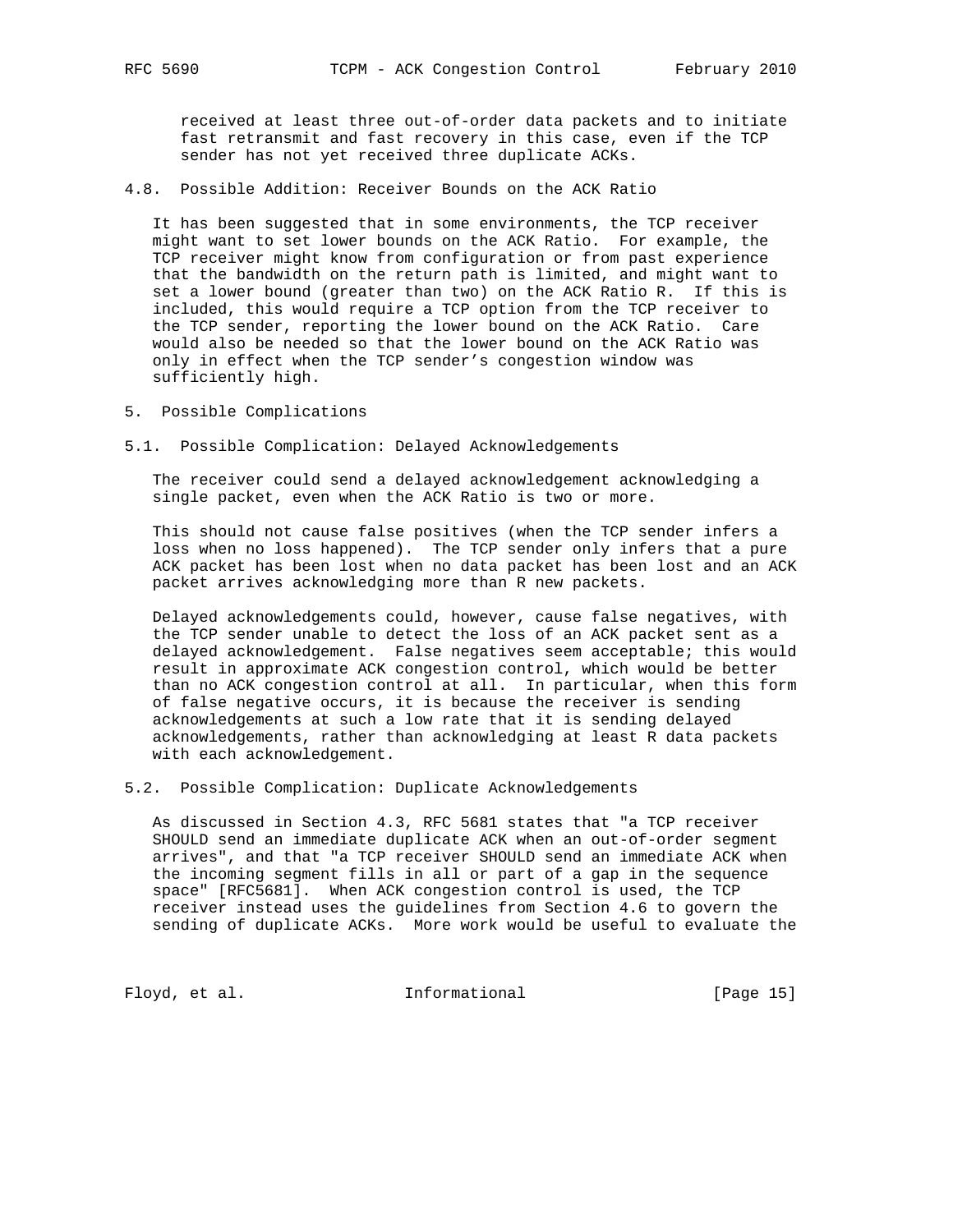advantages and disadvantages of this approach in terms of the potential delay in triggering fast retransmit, and to explore alternate possibilities.

5.3. Possible Complication: Two-Way Traffic

 In a TCP connection with two-way traffic, the receiver could send some pure ACK packets and some acknowledgements piggybacked on data packets. The receiver would still follow the rule of only sending a pure ACK packet when there is a need for a delayed ACK or when there are R new data packets to acknowledge.

 In a connection with two-way traffic, the TCP sender would not always be able to infer when a pure ACK packet had been lost. For example, the receiver could send a pure ACK packet acknowledging packet K and, soon afterwards, the receiver could send a newly generated data packet for the reverse-path flow also acknowledging packet K. The pure ACK packet could be dropped in the network, and the sender would not be able to detect this drop.

 Fortunately, there are limitations to the potential problems caused by undetected ACK losses in two-way traffic. The sender will only fail to detect the loss of a pure ACK packet if the ACK packet was followed by a data packet with the same acknowledgement number. If the reverse-path traffic for the connection is dominated by data traffic, then the congestion control for the data traffic is more important than the congestion control for the pure ACK traffic. If the reverse-path traffic is dominated by pure ACK traffic, then the sender would detect any losses of pure ACK packets followed by other pure ACK packets, and this would include most of the pure ACK packets for that connection. Thus, the sender's failure to detect the loss of a pure ACK packet followed by a data packet with the same acknowledgement number would not disable acknowledgement congestion control for a TCP connection with two-way traffic.

5.4. Possible Complication: Reordering of ACK Packets

 It is possible for ACK packets to be reordered on the reverse path. The TCP sender could either use a parallel mechanism to the DupACK threshold to infer when an ACK packet has been lost, as with TCP, or, more robustly, the TCP sender could wait an entire round-trip time before inferring that an ACK packet has been lost [RFC4653].

Floyd, et al. 10 Informational [Page 16]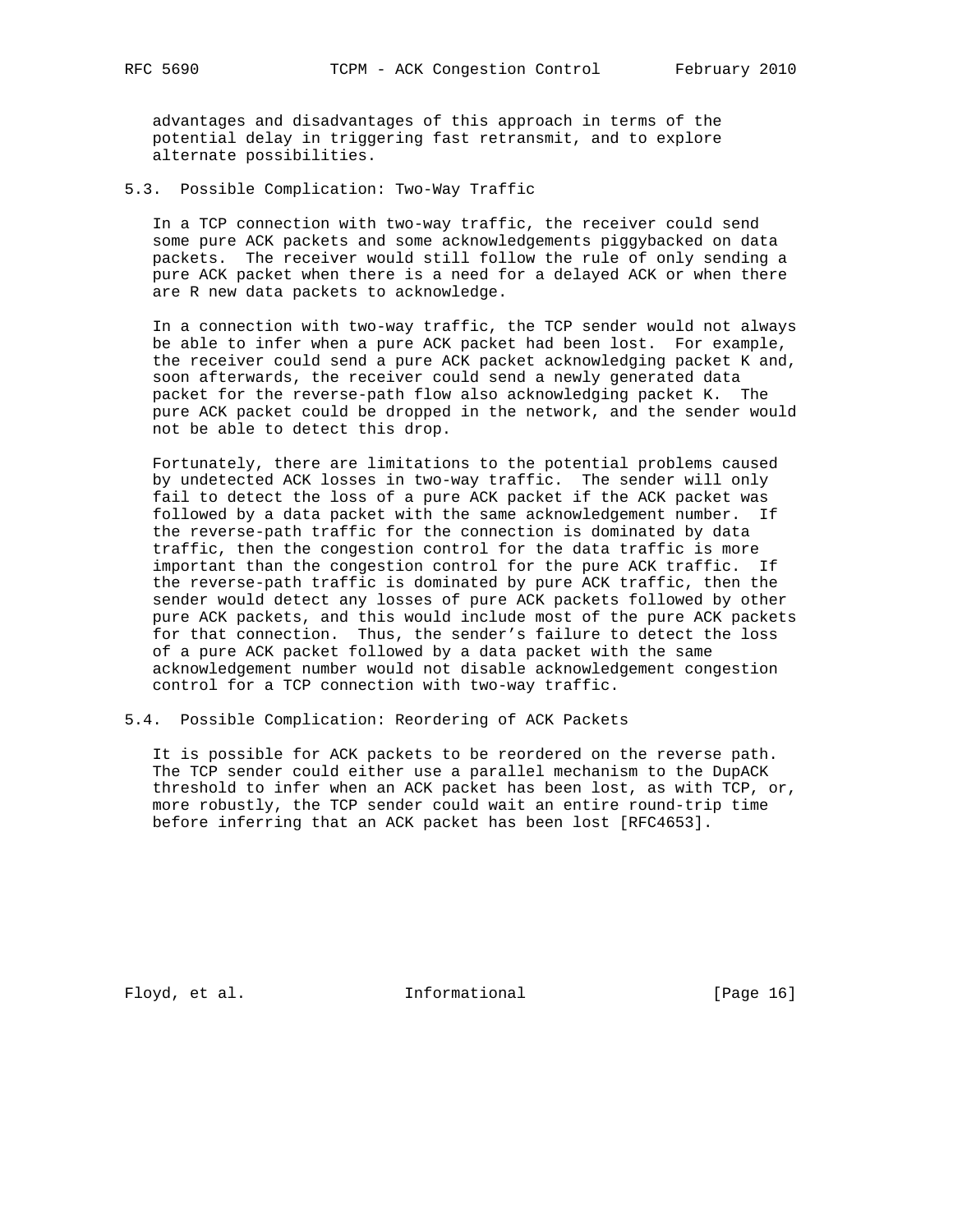5.5. Possible Complication: Abrupt Changes in the ACK Path

 What happens when there are abrupt changes in the reverse path, such as from vertical handovers? Can there be any problems that would be worse than those experienced by a TCP connection that is not using ACK congestion control?

5.6. Possible Complication: Corruption

 As with data packets, it is possible for ACK packets to be dropped in the network due to corruption rather than congestion. The current assumption of ACK congestion control is that all losses should be taken as indications of congestion. If there is ever some better mechanism for identifying and responding to corrupted TCP data packets, the same solution hopefully would apply to corrupted ACK packets as well.

 One problem with the interaction of packet corruption and congestion control, for both data and ACK packets, is that it is not always obvious when the packet corruption is related to congestion and when the packet corruption is independent of the level of congestion on the corrupting link. In environments where packet corruption exists and is independent of the level of congestion on the corrupting link, applying ACK congestion control would only make the connection more sensitive to ACK packet corruption by reducing the number of ACKs that are sent.

5.7. Possible Complication: ACKs that Don't Contribute to Congestion

 It is possible for the ACK packets in a TCP connection to traverse a congested path where ACK packets are dropped but where the ACK packets themselves don't significantly contribute to the congestion on the path. In scenarios where ACK packets are dropped but where ACK traffic doesn't make a significant contribution of the congestion on the path, the use of ACK congestion control would not contribute to reducing the aggregate congestion on the path. In this case, one goal is to minimize the negative impact of ACK congestion control on the overall performance of the TCP connection.

| J TCP conns.       | $link L \rightarrow$ | J TCP conns.      |
|--------------------|----------------------|-------------------|
| $data \rightarrow$ |                      | $\leftarrow$ ACKs |
|                    |                      |                   |
|                    |                      |                   |
|                    |                      |                   |
| K TCP conns.       |                      | K TCP conns.      |
| $ACKs$ ->          | $<-$ link $T1$       | <- data           |

Figure 2. A Scenario with J Forward and K Reverse TCP Connections

Floyd, et al. 100 Informational 100 [Page 17]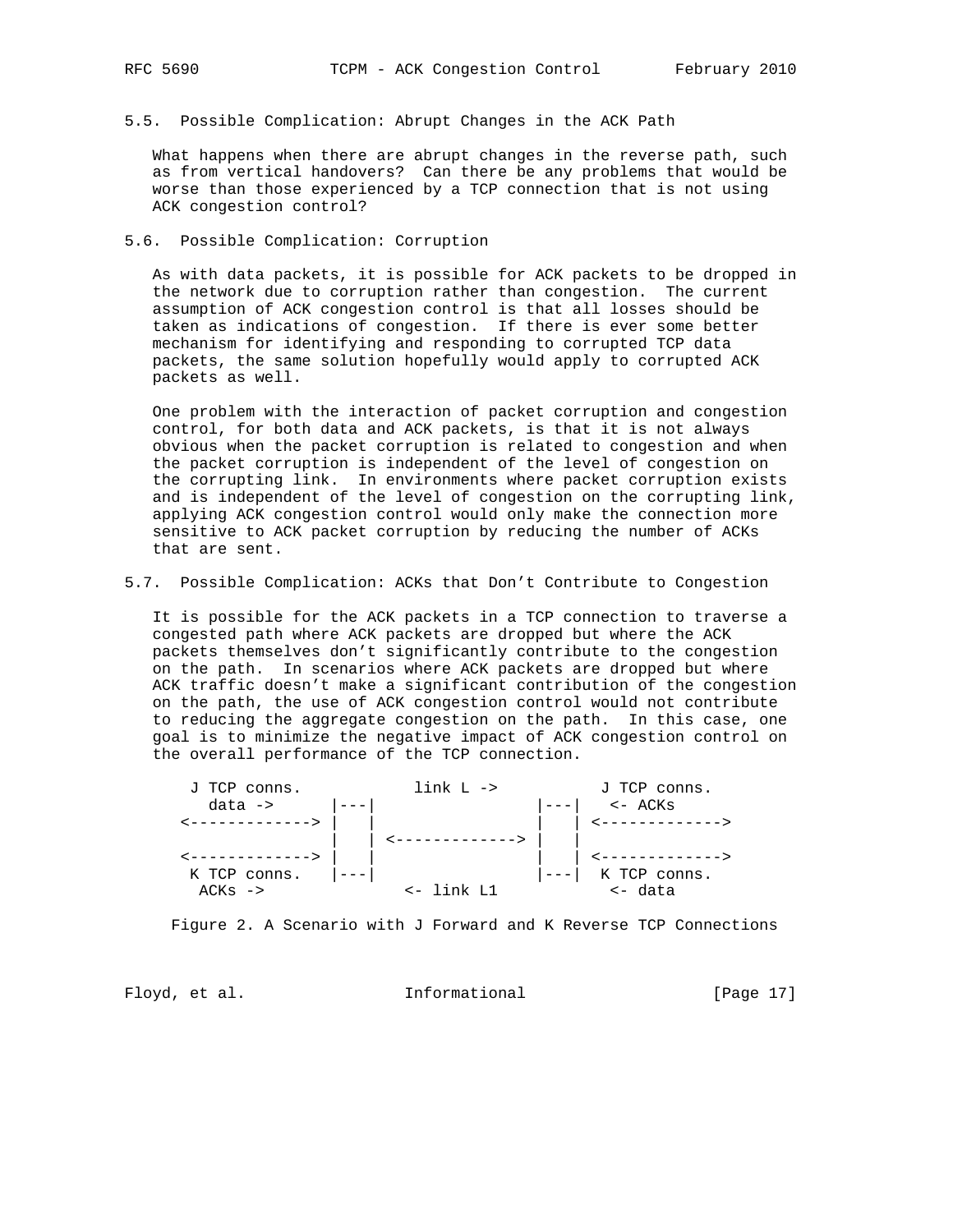To explore the relative contribution of ACK traffic on congestion, it is useful to consider a simple scenario with a congested unidirectional link L carrying data traffic from J TCP connections (the forward TCP connections) and ACK traffic from K TCP connections (the reverse TCP connections). We assume that all TCP connections have the same round-trip time R and the same data packet size S of 1500 bytes. We further assume that all of the forward TCP connections have the same data packet drop rate p and the same congestion window W, and that all of the reverse TCP connections have the same congestion window W1 and the same ACK packet drop rate p1. (The packet drop rate for data packets is defined as the fraction of arriving data packets that are dropped; similarly, the packet drop rate for ACK packets is the fraction of arriving ACK packets that are dropped.) The J TCP connections each use a bandwidth on link L of 1500\*W/R bytes per second, and the K TCP connections, without ACK congestion control, each use a bandwidth on link L of 40\*(W1/2)/R bytes per second. This gives a ratio of  $75*(J/K)*(W/W1)$  for TCP data bandwidth to TCP ACK bandwidth on link L. The ratio J/K is the ratio between the number of forward and reverse TCP connections on link L, and could have a wide range of values (e.g., large for an access link from a web server, and small for an access link to a web server). For this scenario, the ratio W/W1 is largely a function of the different levels of congestion on the forward and reverse paths.

 To explore the possibilities, we will consider some of the range of congestion control mechanisms for the congested link. First, we consider scenarios where the limitation on the congested path is in the link bandwidth in bytes per second.

Cases  $(1)$ ,  $(2)$ ,  $(3)$ ,  $(5)$ , and  $(7)$  below represent the best scenarios for ACK congestion control, where the fraction of packet drops for TCP ACK packets roughly matches the TCP ACK packets' contribution to congestion. (In several of these cases this is, at best, a rough match because the data packets are a factor in the bandwidth and in the queue limitations, while the TCP ACK packets are only a factor in the queue limitations.) Cases (4) and (8) below represent problematic scenarios where the fraction of packet drops for TCP ACK packets is much higher than the TCP ACK packets' contribution to congestion (in terms of taking space in a congested queue, using scarce CPU cycles at the congested router, or using scarce bandwidth). Case (6) below represents scenarios where ACK congestion control would not be effective because it would not be invoked. In the scenarios in case (6), the fraction of packet drops for TCP ACK packets would be much smaller than the TCP ACK packets' contribution to congestion.

Floyd, et al. 10 Informational [Page 18]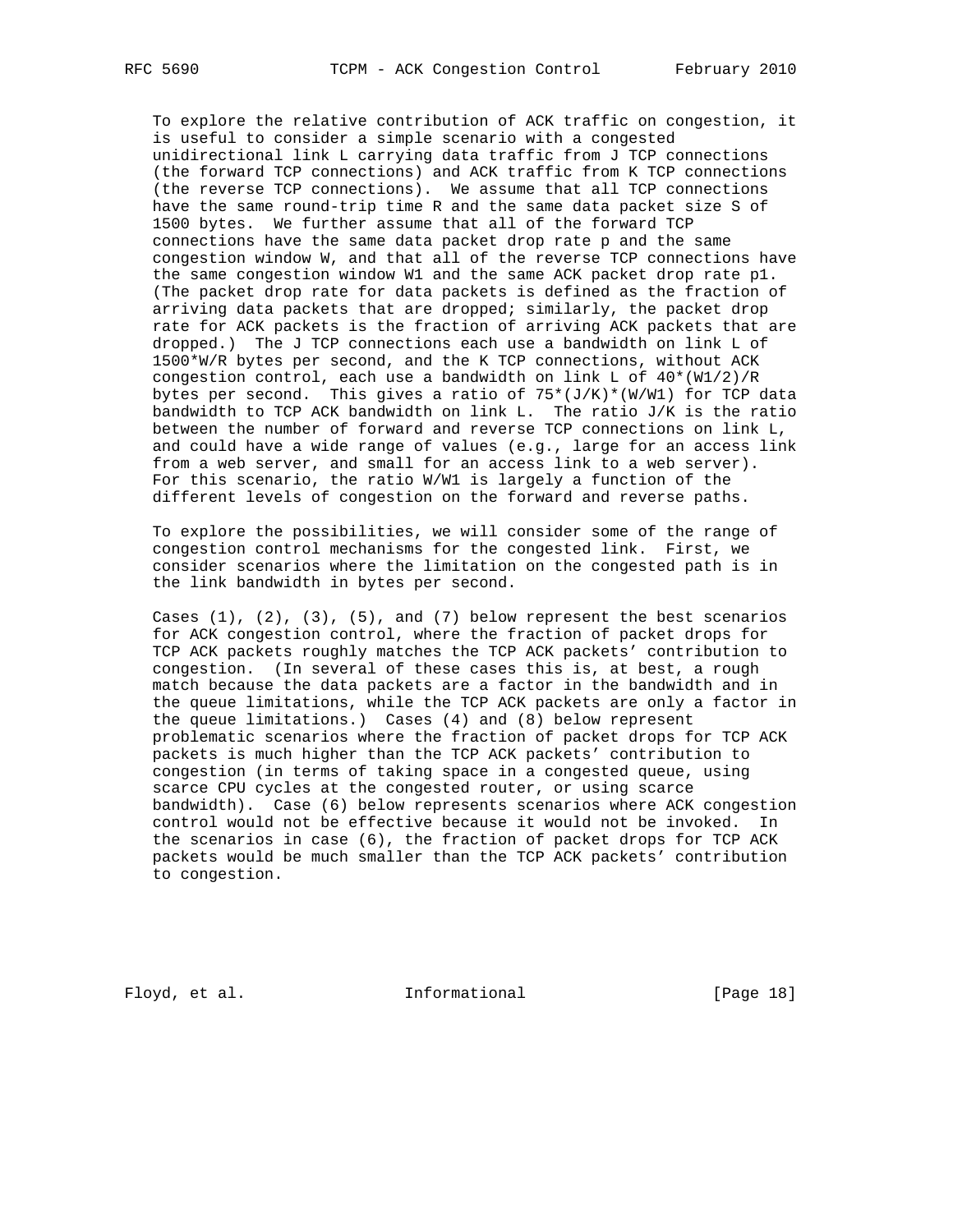- (1) The Drop-Tail queue for link L is measured in packets. In this case, the congested queue can accommodate N packets (regardless of packet size), there is a limitation of both bandwidth in bytes per second and also in queue space in packets, and large data packets and small TCP ACK packets should see similar packet drop rates. Although TCP ACK packets most likely aren't a major factor in the bandwidth limitation, they can be a significant contribution to the limitation of queue space. So, while the packet drop rate for ACK packets could be high in times of congestion, the ACK packets are contributing to that congestion somewhat by using scarce buffer space.
- (2) The Drop-Tail queue is measured in bytes. In this case, the congested queue can accommodate M bytes of packets, and TCP ACK packets don't make a significant contribution to either the bandwidth limitation or to the limitation in queue space. It is also the case that, in this scenario, even if there is heavy congestion, the packet drop rate for TCP ACK packets should be small (because small ACK packets can often find space on the congested queue when large data packets can't find space). In this case, ACK congestion control should not present any problems; the TCP ACK packets aren't contributing significantly to congestion and aren't experiencing significant packet drop rates.
- (3) The RED queue is in packet mode and is measured in packets. This is similar to case (1) above. Because the queue is measured in packets, small TCP ACK packets contribute to the limitation in queue space but not to the limitation in link bandwidth. Because the queue is in packet mode, large data packets and small TCP ACK packets should see similar packet drop rates.
- (4) The RED queue is in packet mode but is measured in bytes. Because the queue is measured in bytes, small TCP ACK packets don't contribute significantly to either the limitation in queue space or to the limitation in link bandwidth. Because the queue is in packet mode, large data packets and small TCP ACK packets should see similar packet drop rates. If it existed, this case would be problematic, because the TCP ACK packets would not be contributing significantly to the congestion but they would see a similar packet drop rate as the large data packets that are contributing to congestion.
- (5) The RED queue is in byte mode and is measured in bytes. This is similar to case (2) above. Because the queue is measured in bytes, small TCP ACK packets don't contribute significantly to either the limitation in queue space or to the limitation in link

Floyd, et al. 10 Informational [Page 19]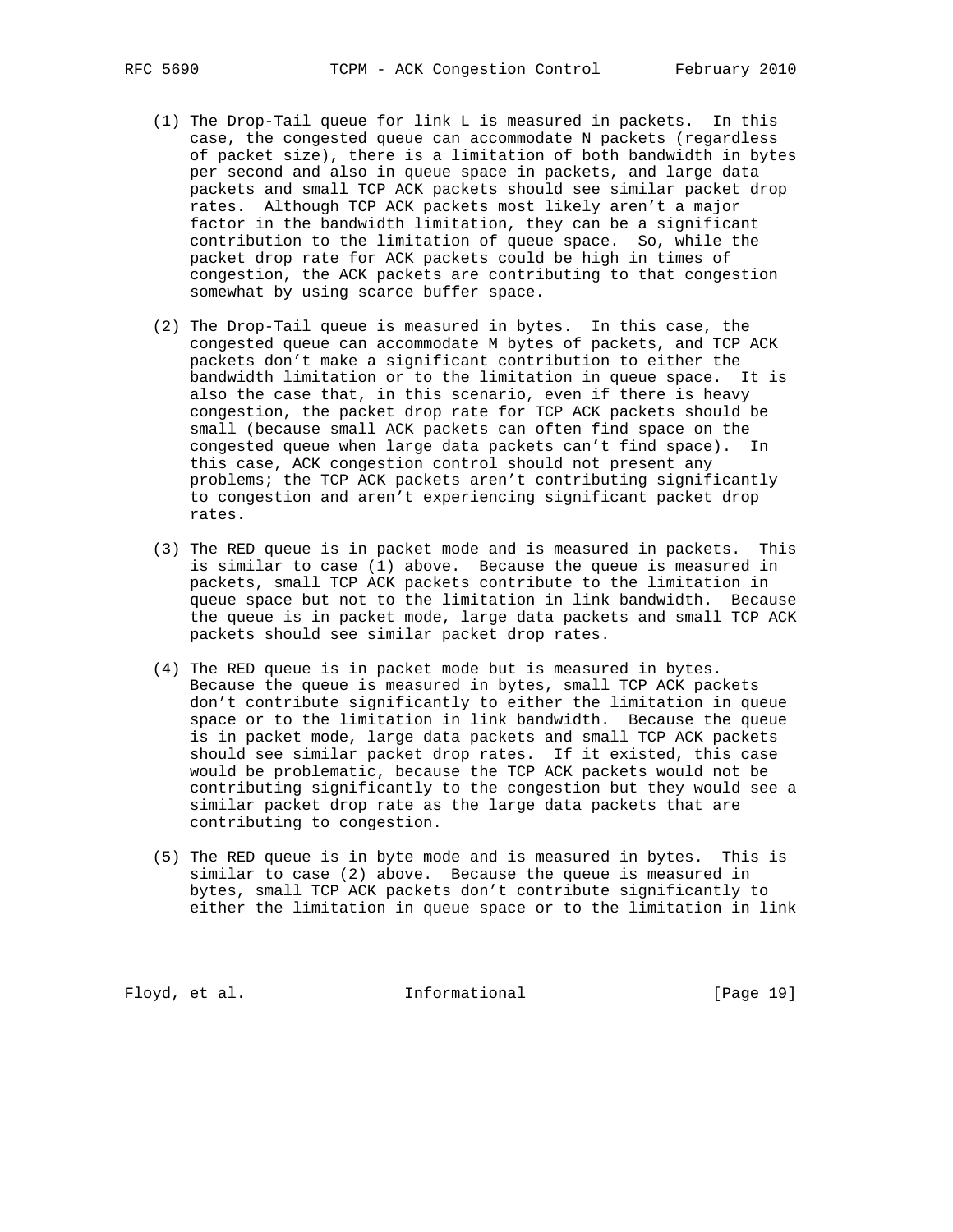bandwidth. At the same time, because the queue is in byte mode, small TCP ACK packets see much smaller packet drop rates than those of large data packets.

 (6) The RED queue is in byte mode but is measured in packets. Because the queue is measured in packets, small TCP ACK packets contribute to the limitation in queue space but not to the limitation in link bandwidth. Because the queue is in byte mode, small TCP ACK packets see much smaller packet drop rates than those of large data packets. If this case existed, TCP ACK packets would contribute somewhat to congestion but would see a much smaller packet drop rate than that of large data packets.

 Next, we consider scenarios where the limitation on the congested link is in CPU cycles at the router in packets per second, not in bandwidth in bytes per second.

- (7) The CPU load imposed by TCP ACK packets is similar to the load imposed by other packets (e.g., TCP data packets). ACK congestion control would be useful in this scenario, particularly if TCP ACK packets saw the same packet drop rates as TCP data packets.
- (8) The CPU load imposed by TCP ACK packets is much less than the load imposed by other packets (e.g., TCP data packets). If TCP ACK packets saw a smaller packet drop rate than TCP data packets, then the TCP ACK packet drop rate would roughly match the TCP ACK packets' contribution to congestion, and this would be good. If TCP ACK packets saw the same packet drop rate as TCP data packets, this case would be problematic, because the TCP ACK packets would not be contributing significantly to the congestion, but they would see a similar packet drop rate as the large data packets that are contributing to congestion.
- 5.8. Possible Complication: TCP Implementations that Skip ACK Packets

 It has been reported in IETF meetings that current TCP implementations do not always acknowledge at least every other data packet, as required by the TCP specifications. In particular, it has been reported that if a TCP receiver receives many data packets in a burst, before it is able to send an acknowledgement, then it might send a single acknowledgement for the burst of packets. We note that such a behavior would cause complications for a TCP connection that used ACK congestion control, as the sender would not be able to determine when an ACK packet had been dropped in the network or when the packet had been skipped by the receiver because it was processing a burst of data packet arrivals.

Floyd, et al. 1nformational [Page 20]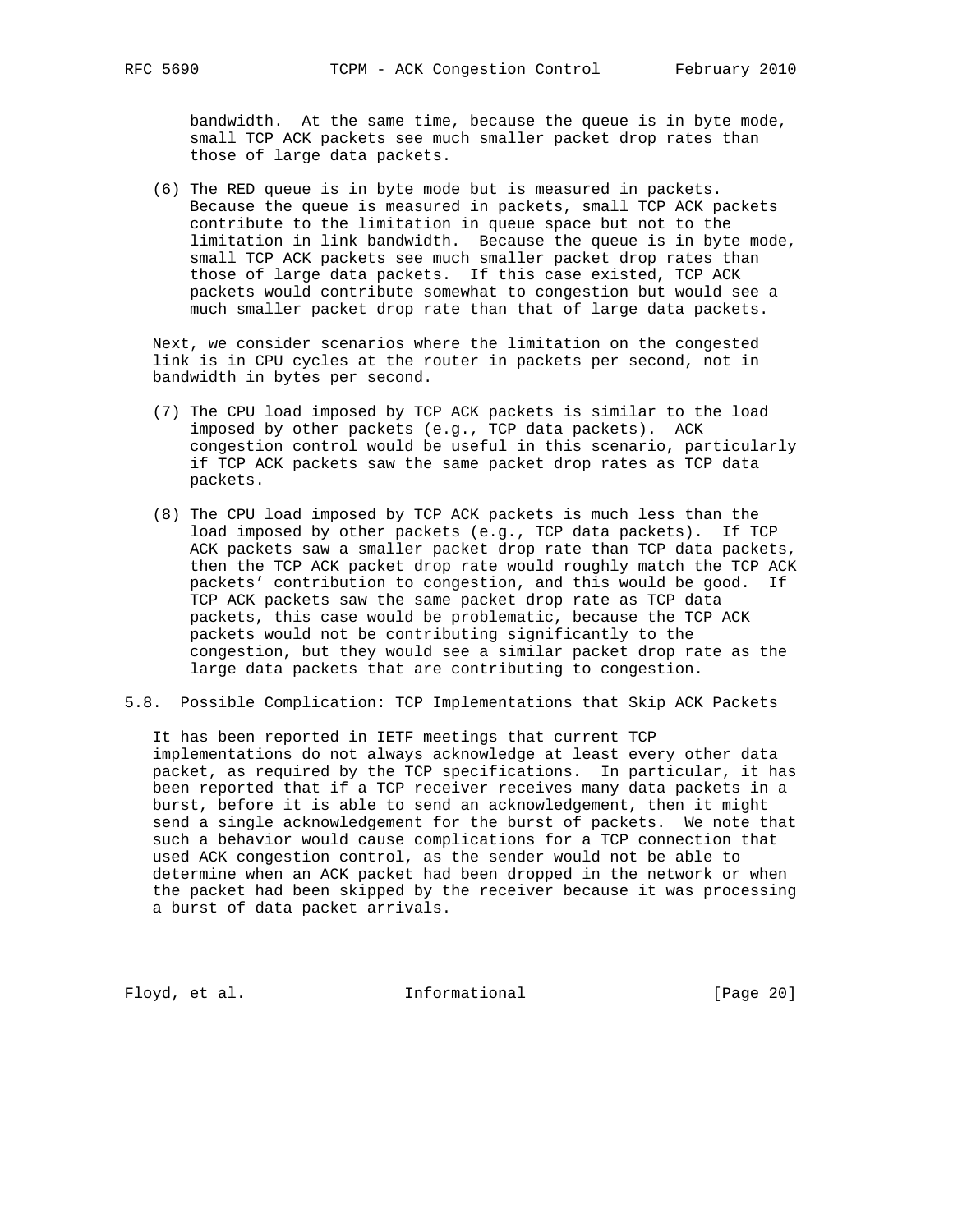One possibility for addressing this problem would be for TCP receivers using ACK congestion control to be required to send an acknowledgement for each R packets, for ACK Ratio R. In this case, if the receiver received a large burst of data packets back-to-back, the receiver would be required to send a responding burst of ACK packets, one for each set of R data packets.

 A second possibility for addressing this problem would be to define a TCP option or flag that the TCP receiver could use when sending an ACK packet to inform the sender that the TCP receiver 'skipped' some ACK packets, so that the sender should not infer ACK loss if some previous ACK packets seem to be missing.

 Future work will explore the costs and benefits of these two approaches.

5.9. Possible Complication: Router or Middlebox-Based ACK Mechanisms

 One possible complication would be the interaction of ACK congestion control with router-based or middlebox-based ACK mechanisms, such as ACK filtering along the reverse path ([BPK97], [WWCM99], [BA03], [KLS07]). We are not aware of the deployment of ACK filtering in the Internet, but any testing of ACK congestion control would have to look for interactions with any middlebox-based mechanisms regarding ACK packets. In particular, we would consider interactions of ACK congestion control with the possible deployment of ACK filtering on satellite links, cable modems, or the like.

5.10. Possible Complication: Data-Limited Senders

 The mechanism for adjusting the ACK Ratio is designed with the goal of having the TCP receiver send at least two ACKs in response to each window of at least four full-sized data packets. However, with ACK congestion control in combination with a data-limited sender, it is possible for the sender to send at least four full-sized data packets in a round-trip time, with the receiver sending less than two ACKs in response.

 As an example, consider a connection where the sender's congestion window W is greater than four and the ACK Ratio R is at its maximum value of W/2. If the sender becomes data-limited and sends less than W data packets in a round-trip time, then the receiver can send less than two ACK packets in response. This behavior makes the connection more sensitive to the loss of an occasional ACK packet.

 Of course, there is still the safety mechanism of the receiver sending an ACK packet when the delayed ACK timer expires. However, more work would be useful to explore the conflicting goals of a

Floyd, et al. 1nformational [Page 21]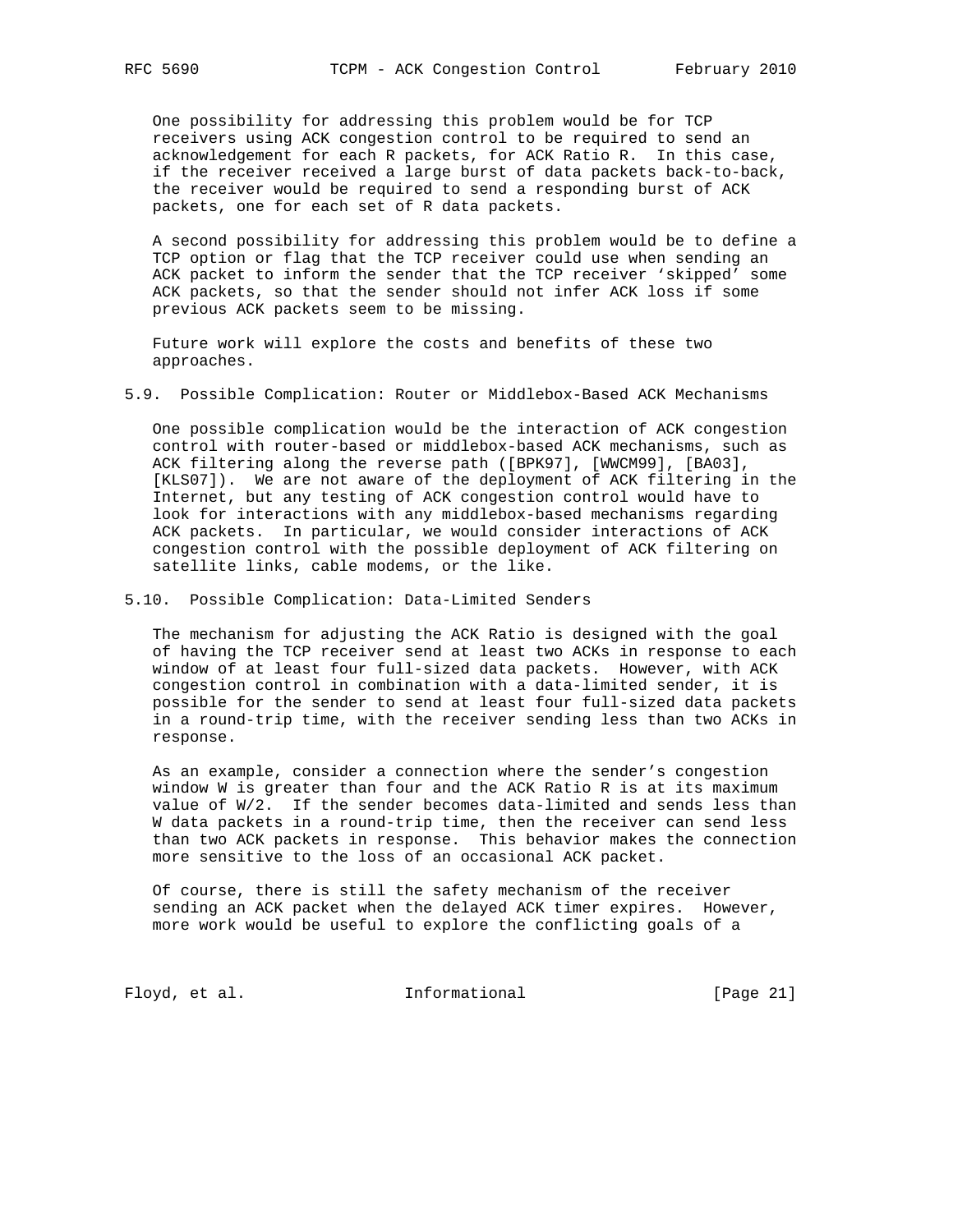congestion-controlled ACK flow and a timely ACK response to the sender for the specific case of a connection with a data-limited sender and a congested ACK path.

5.11. Other Issues

 Are there any problems caused by the combination of two-way traffic and reordering? Or other issues that have not yet been addressed?

6. Evaluating ACK Congestion Control

 Evaluating ACK congestion control will have two components: (1) evaluating the effects of ACK congestion control on an individual TCP connection, and (2) evaluating the effects of ACK congestion control on aggregate traffic (including the effects of ACK congestion control on the aggregate congestion of the path).

 The first part, evaluating ACK congestion control on the performance of an individual TCP connection, will have to examine those scenarios where ACK congestion control might help the performance of a TCP connection and those scenarios where the use of ACK congestion control might cause problems.

 The second part, evaluating the effects of ACK congestion control on aggregate traffic, should consider scenarios where the use of ACK congestion control helps all of the connections sharing a path by reducing the aggregate congestion on the path. This part should also see if there are scenarios where ACK congestion control causes problems by increasing the burstiness of aggregate traffic or by otherwise changing traffic dynamics.

6.1. Contention in Wireless Links or in Non-Switched Ethernet

 One possible benefit of ACK congestion control is that it could reduce contention in wireless links, shared Ethernet, or other environments with contention between forward-path and reverse-path traffic ([AJ03], [KIA07]). At the same time, contention on the shared medium won't necessarily result in dropped ACK packets, and therefore wouldn't necessarily be detected by ACK congestion control.

6.2. Keep-Alive and Other Special ACK Packets

 Some TCP hosts send keep-alive packets when no data or ACK packets have been received over a long period of time [KEEP-ALIVE]. This keep-alive mechanism is not addressed in TCP specifications. However, such keep-alive packets, if used, should not interact with ACK congestion control one way or another. For ACK congestion control, the ACK Ratio is set small enough to allow the receiver to

Floyd, et al. 1nformational [Page 22]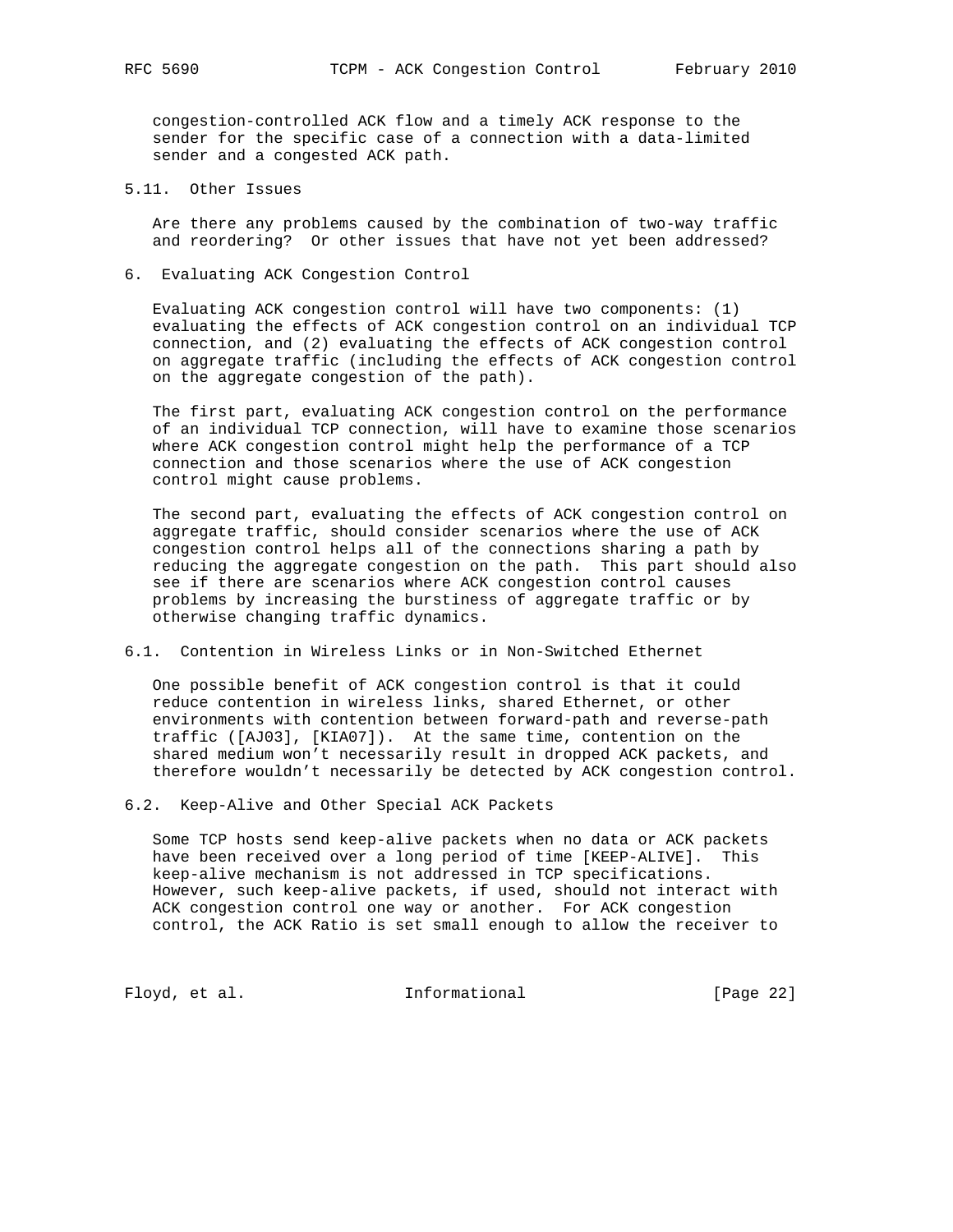generally send at least two ACKs for a window of data. In addition, the receiver uses a delayed ACK timer with the ACK Ratio, always sending an acknowledgement if the delayed ACK timer expires. Thus, ACK congestion control will never cause the receiver to delay indefinitely in sending an acknowledgement for a received data packet.

 Some TCP implementations send pure ACK packets as window probes, to solicit an ACK packet from the other end with current window information. Such ACK packets will generally be orthogonal to the ACK congestion control specified in this document.

 TCP receivers also can send pure ACK packets as window update packets announcing a new value for the receive window, even when the acknowledgement number and SACK options in the ACK packet are not new. The receiver may send window update packets even if the ACK congestion control mechanism would say that it is not time yet to send a pure ACK. The sender will not necessarily be able to detect the loss of a window update ACK packet.

7. Measurements of ACK Traffic and Congestion

 There are a number of studies about the traffic composition on various links in the Internet, reporting the fraction of bandwidth used by TCP data and by TCP ACK traffic [Studies].

 Are there any studies that show the relative packet drop rates for TCP data and ACK traffic, for particular links or for particular TCP connections?

 Are there any studies of congested links that show the fraction of traffic on the congested link, or in the congested queue, that consist of TCP ACK packets?

8. Acknowledgement Congestion Control in DCCP's CCID 2

 In the transport protocol DCCP [RFC4340], the congestion control mechanism for the CCID 2 profile is based on that of TCP. This section briefly discusses some of the issues that have been addressed in the acknowledgement congestion control already standardized in CCID 2 [RFC4341].

Floyd, et al. 100 Informational [Page 23]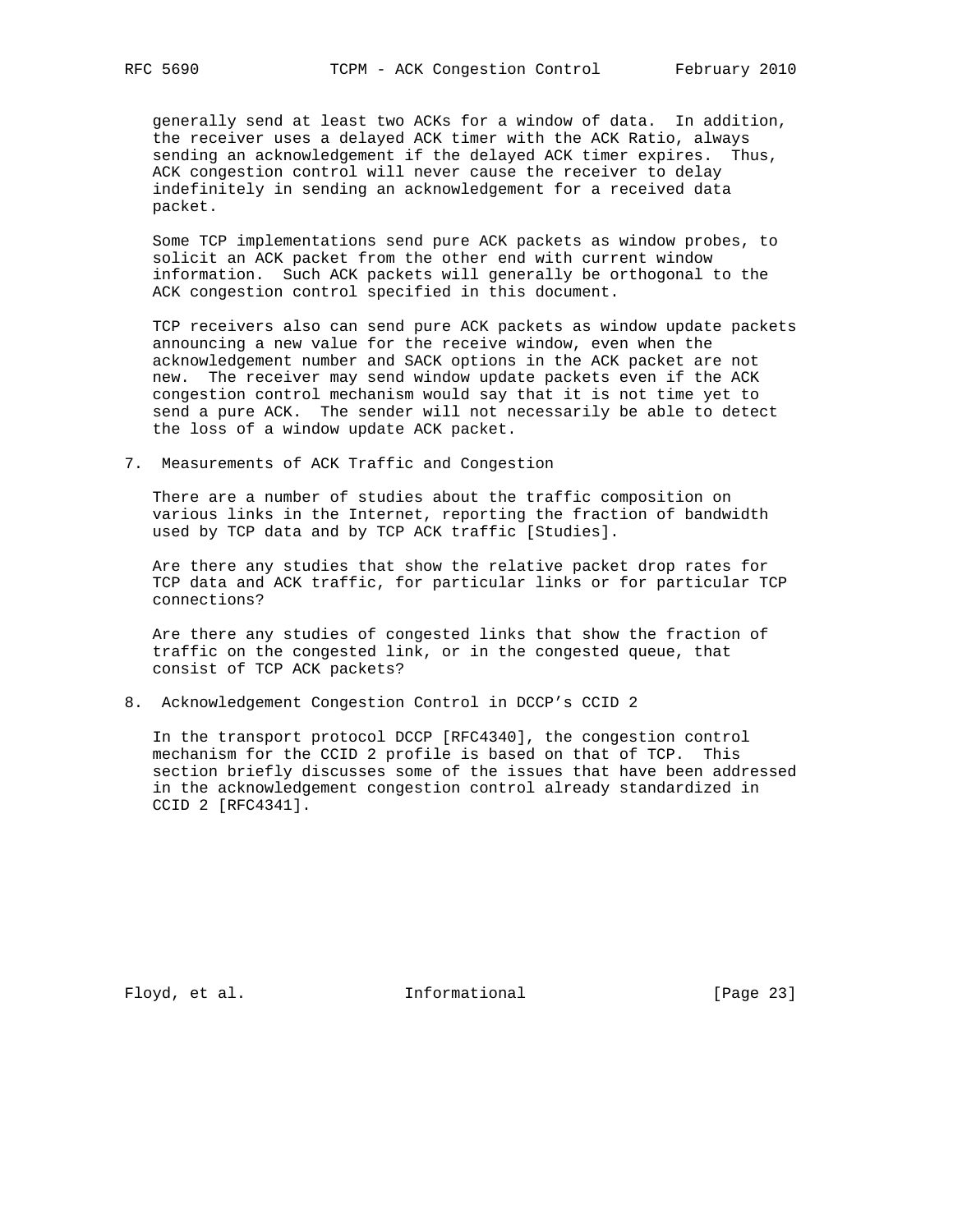Rate-based pacing:

 For CCID 2, RFC 4341 says that "senders MAY use a form of rate based pacing when sending multiple data packets liberated by a single ACK packet, rather than sending all liberated data packets in a single burst." However, rate-based pacing is not required in CCID 2.

Increasing the congestion window:

 For CCID 2, RFC 4341 says that "when cwnd < ssthresh, meaning that the sender is in slow-start, the congestion window is increased by one packet for every two newly acknowledged data packets with ACK Vector State 0 (not ECN-marked), up to a maximum of ACK Ratio/2 packets per acknowledgement. This is a modified form of Appropriate Byte Counting [RFC3465] that is consistent with TCP's current standard (which does not include byte counting), but allows CCID 2 to increase as aggressively as TCP when CCID 2's ACK Ratio is greater than the default value of two. When cwnd >= ssthresh, the congestion window is increased by one packet for every window of data acknowledged without lost or marked packets."

9. Security Considerations

 What are the sender's incentives to cheat on ACK congestion control? What are the receiver's incentives to cheat? What are the avenues open for cheating?

 As long as ACK congestion control is optional, neither host can be forced to use ACK congestion control if it doesn't want to. So ACK congestion control will only be used if the sender or receiver have some chance of receiving some benefit.

 As long as ACK congestion control is optional for TCP, there is little incentive for the TCP end nodes to cheat on non-ECN-based ACK congestion control. There is nothing now that requires TCP hosts to use congestion control in response to dropped ACK packets.

 What avenues for cheating are opened by the use of ECN-Capable ACK packets? If the end nodes can use ECN to have ACK packets marked rather than dropped, and if the end nodes can then avoid the use of ACK congestion control that goes along with the use of ECN on ACK packets, then the end nodes could have an incentive to cheat. Senders could cheat by not instructing the receiver to use a higher ACK Ratio; the receiver would have a hard time detecting this cheating. Receivers could cheat by not using the ACK Ratio they were instructed to use, but senders could easily detect this cheating. However, receivers could also cheat by not using ACK congestion

Floyd, et al. 1nformational [Page 24]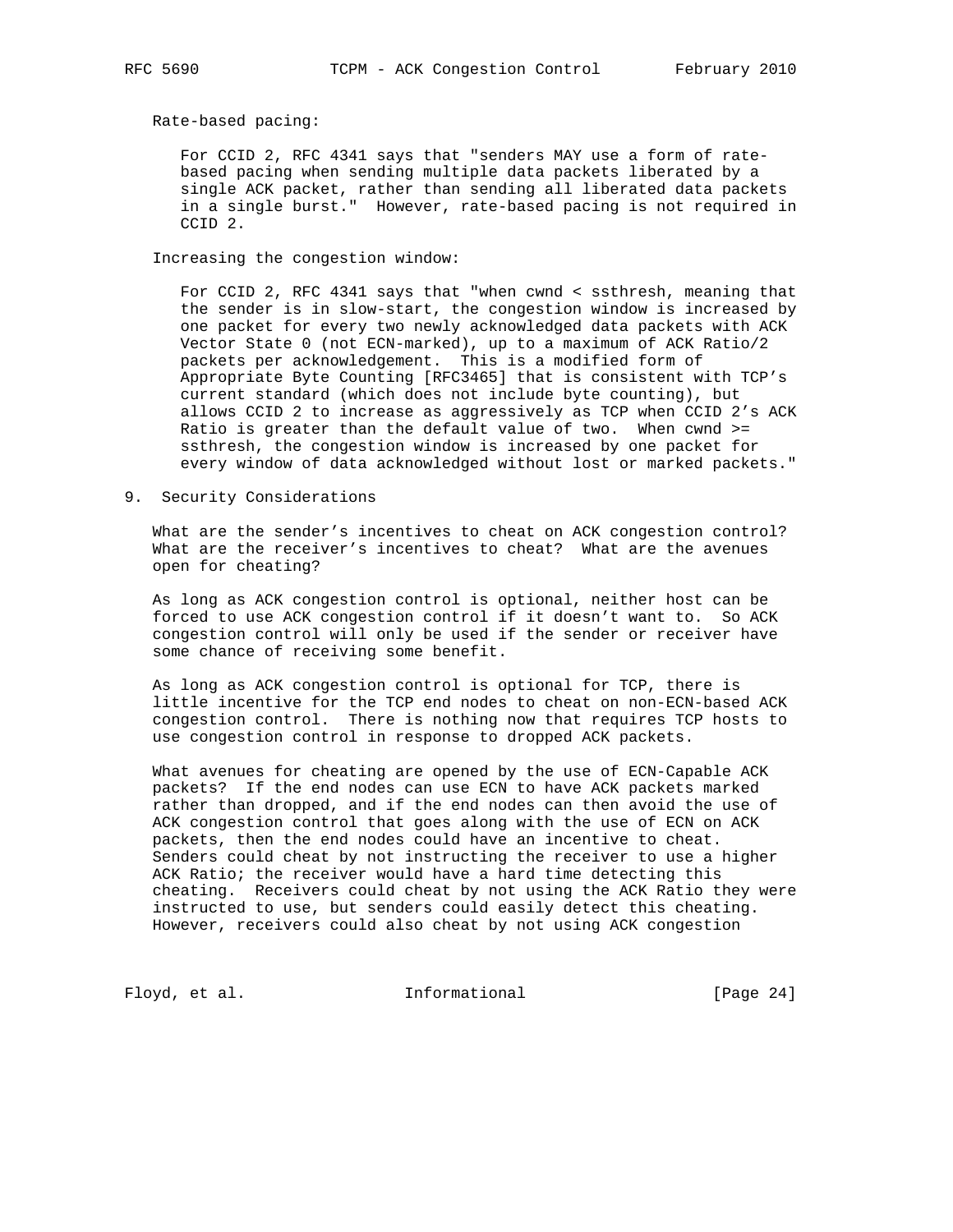control and still sending ACK packets as ECN-Capable, so ACK congestion control is not a necessary component for receivers to cheat about sending ECN-Capable ACK packets. One question would be whether there is any way for receivers to cheat about sending ECN- Capable ACK packets and not using appropriate ACK congestion control without this cheating being easily detected by the sender.

 What about the ability of routers or middleboxes to detect TCP receivers that cheat by inappropriately sending ACK packets as ECN- Capable? The router will only know if the receiver is authorized to send ACK packets as ECN-Capable if the router can see traffic on both the forward and reverse paths and monitored both the SYN and SYN/ACK packets (and was able to read the TCP options in the packet headers). If ACK congestion control has been negotiated, the router will only know if ACK congestion control is being used correctly by the receiver if it can monitor the ACK Ratio options sent from the sender to the receiver. If ACK congestion control is being used, the router will not necessarily be able to tell if ACK congestion control is being used correctly by the sender, because drops of ACK packets might be occurring after the ACK packets have left the router. However, if the router sees the ACK Ratio options sent from the sender, the router will be able to tell if the sender is correctly accounting for those ACK packets that are dropped or ECN-marked on the path from the receiver to the router.

## 10. IANA Considerations

 No IANA action is needed at this time. If this document was advanced as Experimental or Proposed Standard, then IANA would allocate the option numbers for the two TCP options, the ACK Congestion Control Permitted option, and the ACK Ratio option. In such a case, the following two lines would be added to the TCP Option Numbers registry (maintained by IANA -- http://www.iana.org):

| [RFCXXXX] |  |
|-----------|--|
| [RFCXXXX] |  |
|           |  |

 In the absence of TCP option numbers allocated by IANA, experimenters may use the TCP Option Numbers set aside for Experimentation in RFC 4727 [RFC4727]. As stressed in Section 1 of RFC 3692 [RFC3692], the TCP Option Numbers in the experimental range are intended for experimentation and testing and not for wide or general deployments; these option numbers could be in use by other experimentors for other purposes.

Floyd, et al. 10 Informational [Page 25]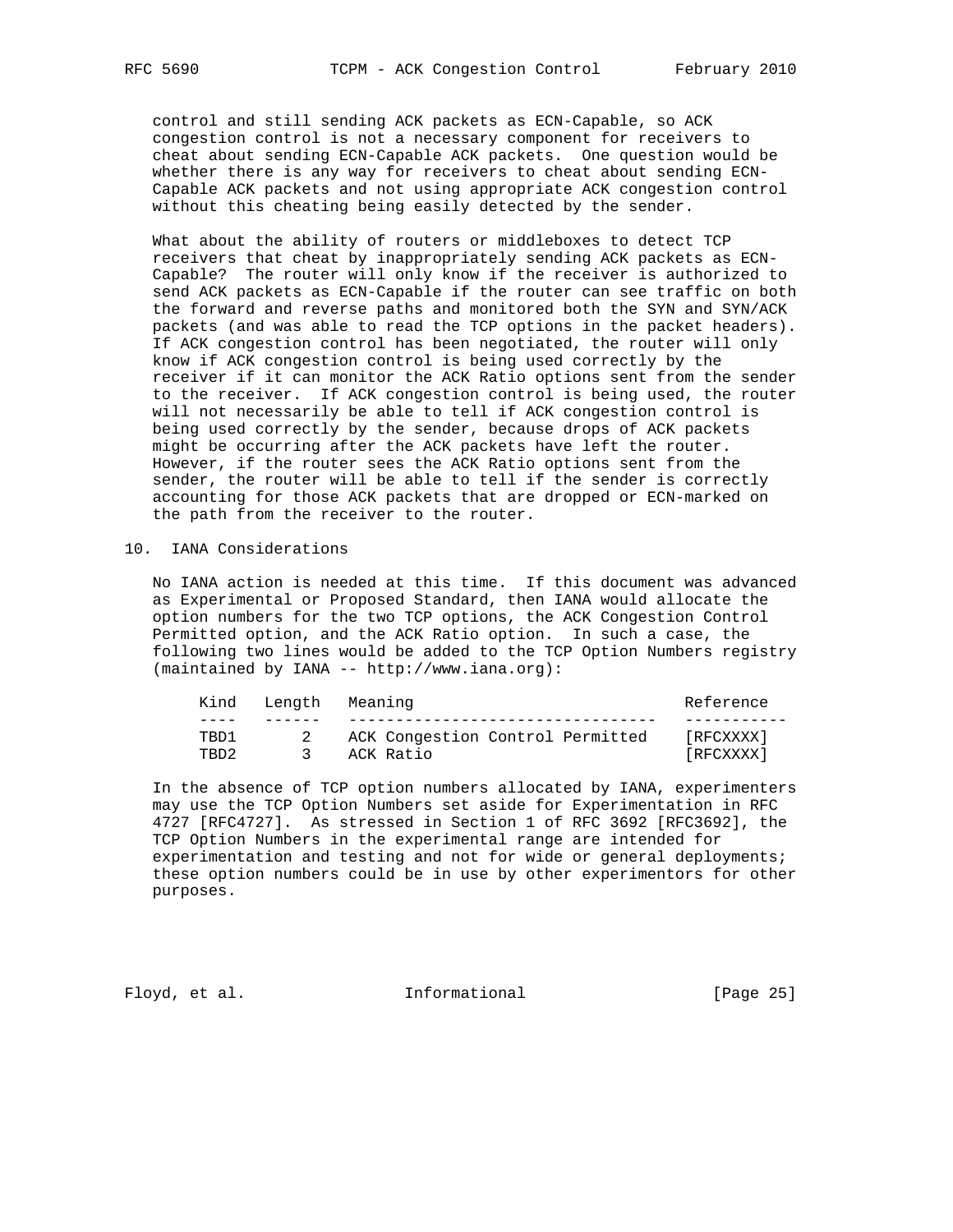# 11. Conclusions

 This document specifies a congestion control mechanism for acknowledgement (ACKs) traffic for TCP and discusses the possible complications. We are deferring a recommendation on the use of this mechanism for TCP until it has been evaluated more fully.

# 12. Acknowledgements

 Many thanks for feedback from Mark Allman, Armando Caro, Alfred Hoenes, Ilpoo Jarvinen, Sara Landstrom, Anantha Ramaiah, and Michael Welzl, and for contributed text from Michael Welzl.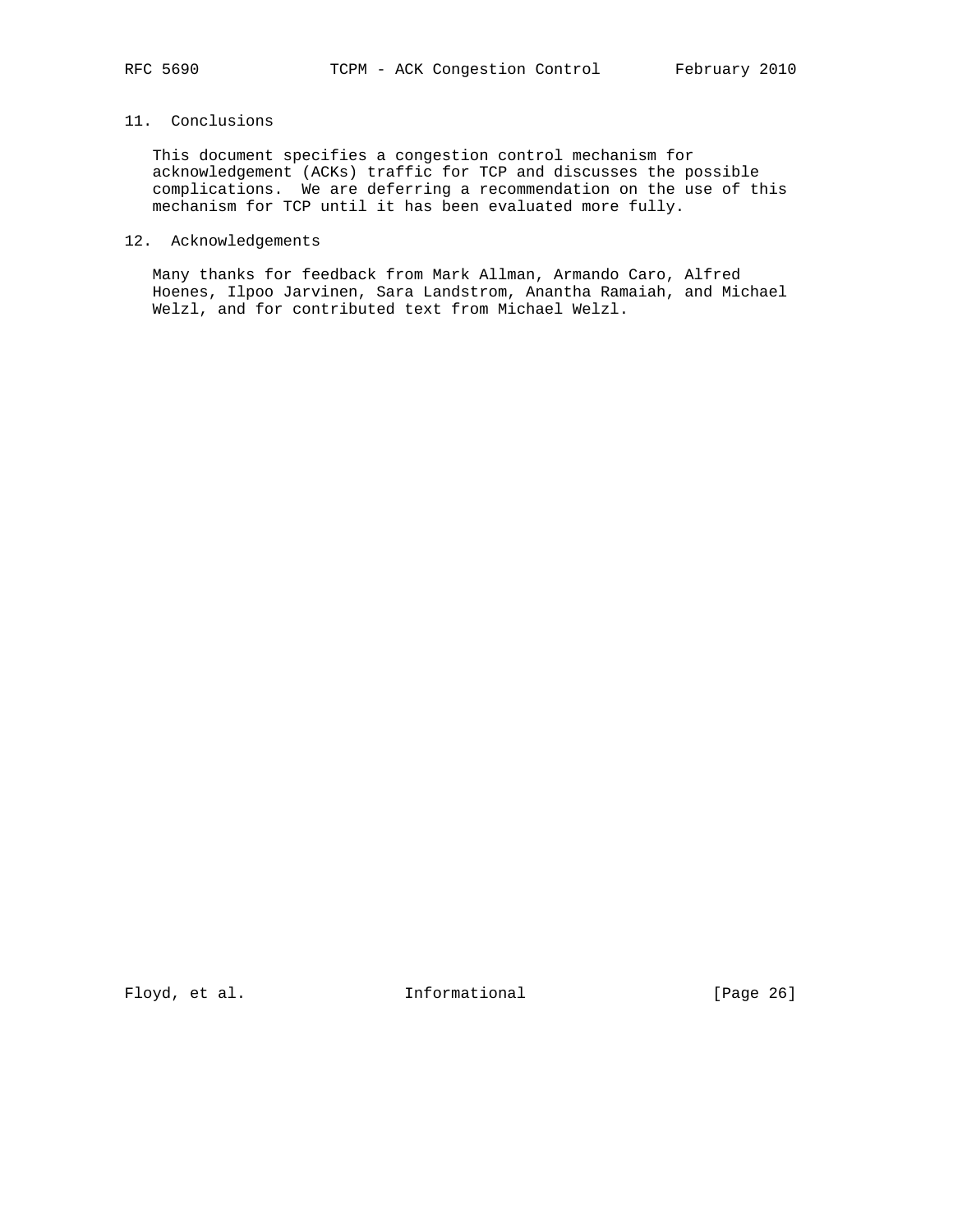# Appendix A. Related Work

 There exist several papers dealing with controlling congestion in the reverse path of a TCP connection, especially in the context of networks with bandwidth asymmetry. Some of these proposals require explicit support from routers or middleboxes, whereas others are "pure" end-to-end schemes.

 RFC 3449 [RFC3449] discusses TCP performance problems that arise in TCP connections over asymmetric paths. Section 3 of RFC 3449 describes in detail how congestion on the ACK path can affect overall TCP performance. RFC 3449 also outlines a number of proposed mitigations, including ACK congestion control. The experimental ACK congestion control mechanism discussed in that RFC relies on ECN, with the TCP sender detecting congestion on the ACK path from ECN marked packets. RFC 3449 also discusses two receiver-based mechanisms, the Window Prediction Mechanism (WPM) [CLP98] and Acknowledgement based on Cwnd Estimation (ACE) [MJW00], for using a dynamic ACK Ratio. RFC 3449 also considers link- and network-layer techniques that address congestion on the upstream path. These include header compression as well as bandwidth management techniques for the upstream link, including ACK filtering and ACK reconstruction.

 RFC 3135 [RFC3135], "Performance Enhancing Proxies Intended to Mitigate Link-Related Degradations", surveys a range of Performance Enhancing Proxies used to improve TCP behavior, including proxies for ACK filtering and reconstruction. RFC 2760 [RFC2760], "Ongoing TCP Research Related to Satellites", discusses both ACK congestion control and ACK filtering and reconstruction, with detailed descriptions of the mechanisms proposed by Balakrishnan, et al. in [BPK97].

 Landstrom, et al. in [LL07] explore a mechanism where the receiver sends only four acknowledgements per window of data, along with the sender using a form of Appropriate Byte Counting. In addition, the receiver reverts to a lower acknowledgement frequency after a timeout, to avoid unnecessary retransmit timeouts. One conclusion of the paper is that pacing at the sender introduces an additional delay and might not be necessary. A key result of the paper is that, with the use of some form of byte counting at the sender, it is possible for TCP to use a lower acknowledgement frequency than that of delayed acknowledgements.

Floyd, et al. 100 Informational [Page 27]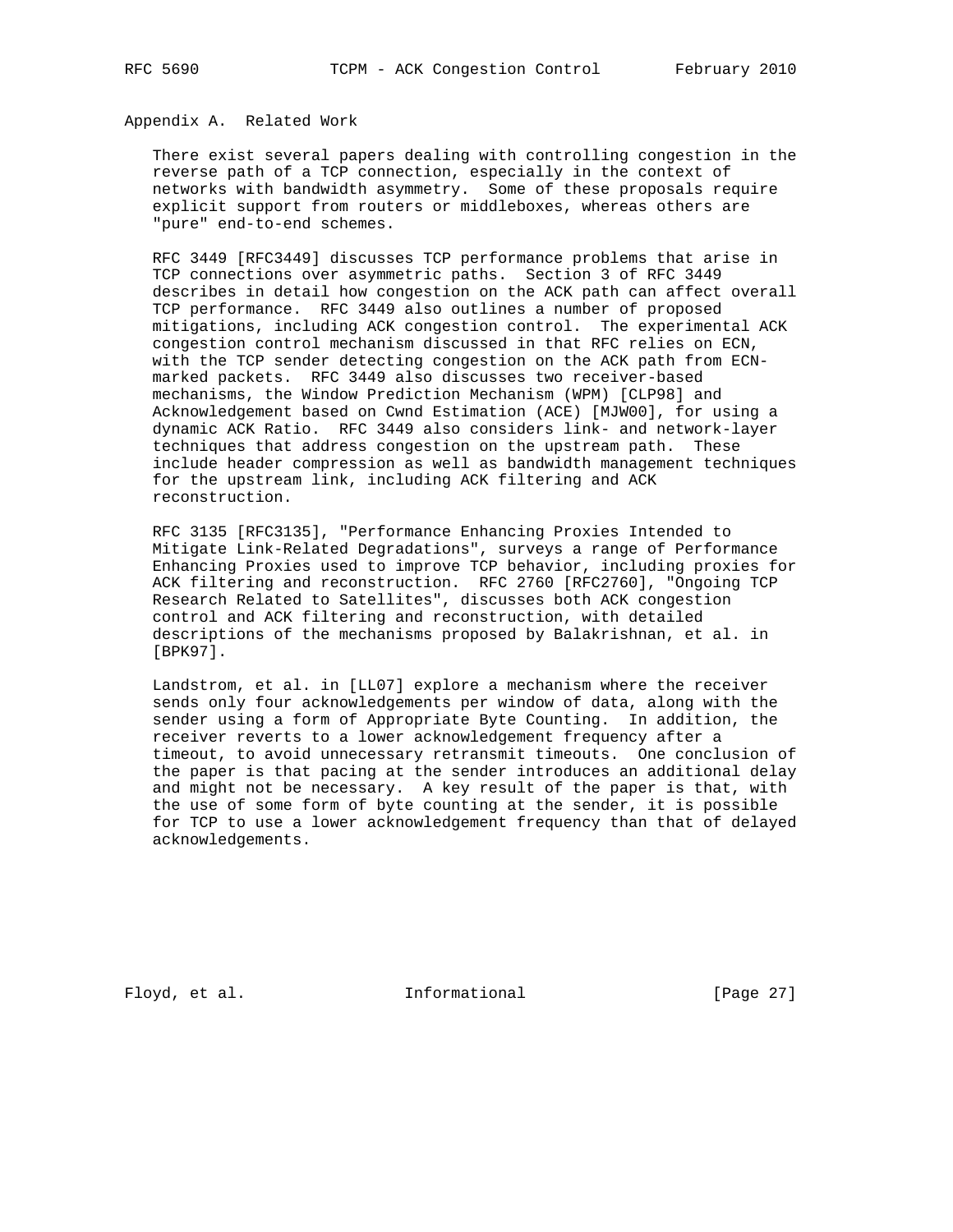#### A.1. ECN-Only Mechanisms

 Balakrishnan, et al. in [BPK97] describe the use of ECN to detect congestion in the return path, in order to reduce the sending rate of ACKs. The use of a RED queue in the reverse path allows for marking of ACK packets. The sender echoes back ECN congestion marks to the receiver. The receiver keeps an ACK Ratio d (called the "delayed-ACK factor"), specifying the number of data segments that have to be received before the receiver sends a new ACK. The ACK Ratio d is managed using multiplicative-increase, additive-decrease; upon reception of a congestion mark, the receiver doubles the value of d (hence dividing the ACK sending rate by two). The ACK Ratio decreases linearly for each RTT in which no ECN-marked ACKs are received. Multiple congestion marks received in an RTT are treated as a single congestion event, i.e., d can be doubled at most once per RTT. The TCP timestamp option is used to keep track of the RTT values.

### A.2. Receiver-Only Mechanisms

 In [MJW00], Tam Ming-Chit, et al. propose a receiver-based method for calculating an "appropriate" number of ACKs per congestion window (cwnd) of data, in order to alleviate congestion on the reverse path. The sender's cwnd is estimated at the receiver by counting the number of received packets per RTT (which also has to be estimated by the receiver). From this estimate, a simple algorithm is used to compute the number of ACKs to be sent per cwnd. The algorithm enforces a lower bound on the number of ACKs per cwnd, aiming at minimizing the probability of timeout at the sender due to ACK loss. Similarly, the ACK Ratio is upper-bounded so as to avoid excessive ACK delay.

 Blandford, et al. [BGG+07] propose an end-to-end, receiver-oriented scheme called "smartacking". The algorithm is based upon the receiver's monitoring the inter-segment arrival time for data packets and adapting the ACK sending rate in response. When the bottleneck link is underutilized, ACKs are sent frequently (up to one ACK per received segment) to promote fast growth of the congestion window. On the other hand, when the bottleneck is close to full utilization, the algorithm tries to reduce control traffic overhead and slow congestion window growth by generating ACKs at the minimum rate needed to keep the data pipe full.

 Reducing the number of ACKs (or, equivalently, increasing the amount of bytes acknowledged by each ACK) can increase the burstiness of the TCP sender. Hence, any mechanism as those cited above should be coupled with a burst mitigation technique, such as rate-based pacing, that paces the sending of data segments ([AB05], [ASA00], [BPK97]).

Floyd, et al. 100 Informational [Page 28]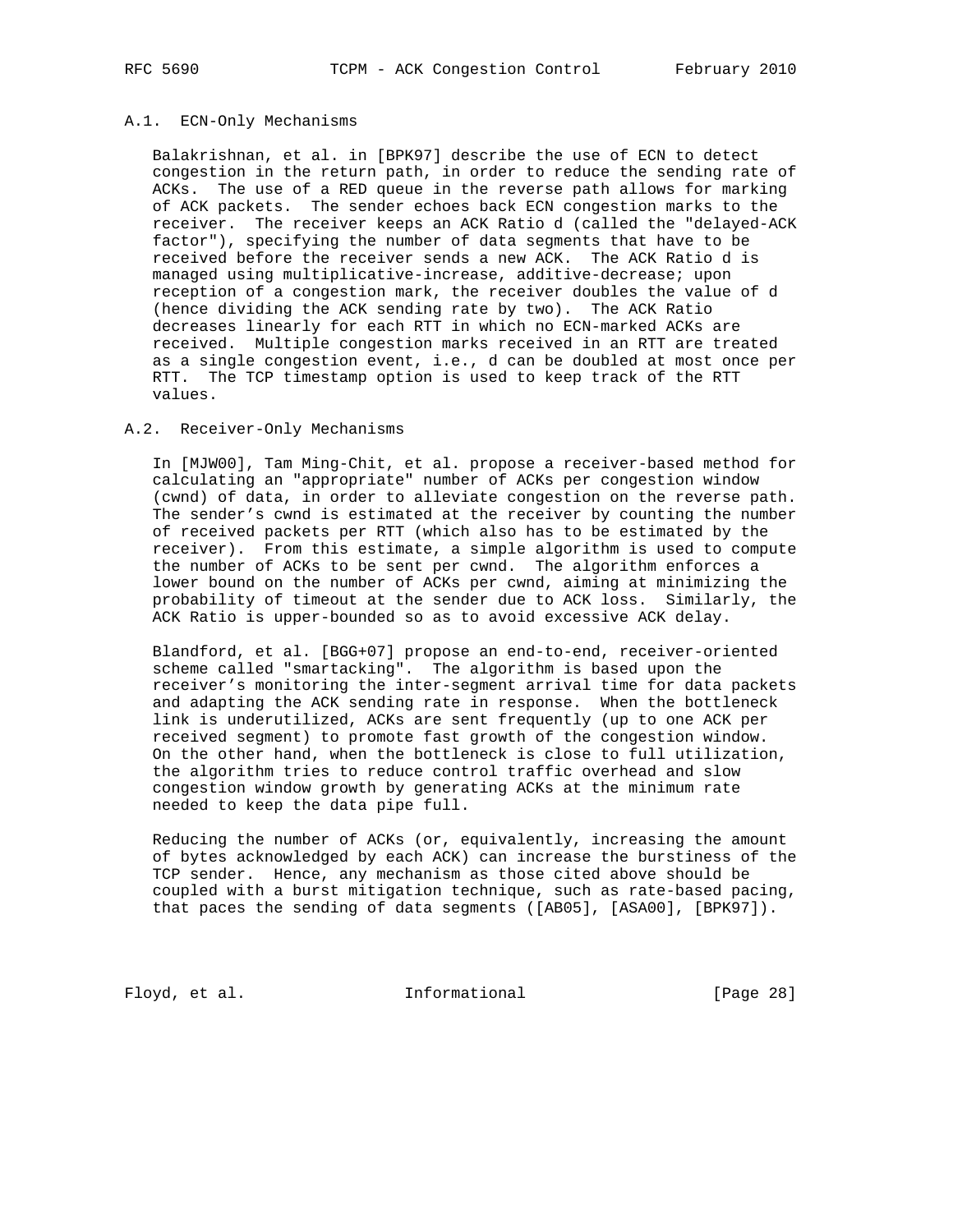# A.3. Middlebox-Based Mechanisms

 ACK filtering (AF) [BPK97] from Balakrishnan, et al. is a router based technique that tries to reduce the number of ACKs sent over the congested return link. With AF, an arriving ACK may replace preceding, older ACKs at the bottleneck queue. An aggressive replacement policy might guarantee that at most one ACK per connection is waiting in the queue, alleviating congestion. However, as in other proposals, care must be taken to avoid sender timeouts in case the (too few) ACKs resulting from the filtering get lost. The idea of filtering ACKs has been extended in [YMH03] to deal with SACK information.

 Aweya, et al. [AOM02] present a middlebox-based approach for mitigating data packet bursts and for controlling the uplink ACK congestion. The main idea is to perform pacing on ACK segments on an edge device close to the sender, so as to control the ACK arrival rate at the sender.

Appendix B. Design Considerations

# B.1. The TCP ACK Ratio Option or an AckNow Bit in Data Packets?

 In the ACK congestion control mechanism specified in this document, the sender uses the TCP ACK Ratio option to tell the receiver the ACK Ratio to use. An alternate approach to the TCP ACK Ratio option could be for the sender to use an AckNow bit in the TCP header of data packets, telling the receiver to acknowledge this data packet. In the discussion below, we call these two approaches the TCP ACK Ratio option approach and the AckNow approach.

 An advantage of an AckNow approach is that it would require less state from the receiver; the receiver would not need to maintain a variable for the current ACK Ratio and would not need to keep track of the number of data packets un-ACKed to date.

 However, a disadvantage of the AckNow approach is that the sender does not know when packets will be reordered, delayed, or dropped on the path to the receiver. In particular, the sender does not have control over whether a data packet with the AckNow bit set is reordered, delayed, or dropped in the network. For this reason, we have chosen the approach of the sender determining the ACK Ratio that should be used and sending the ACK Ratio to the receiver, rather than the sender telling the receiver exactly which data packets to acknowledge.

Floyd, et al. 1nformational [Page 29]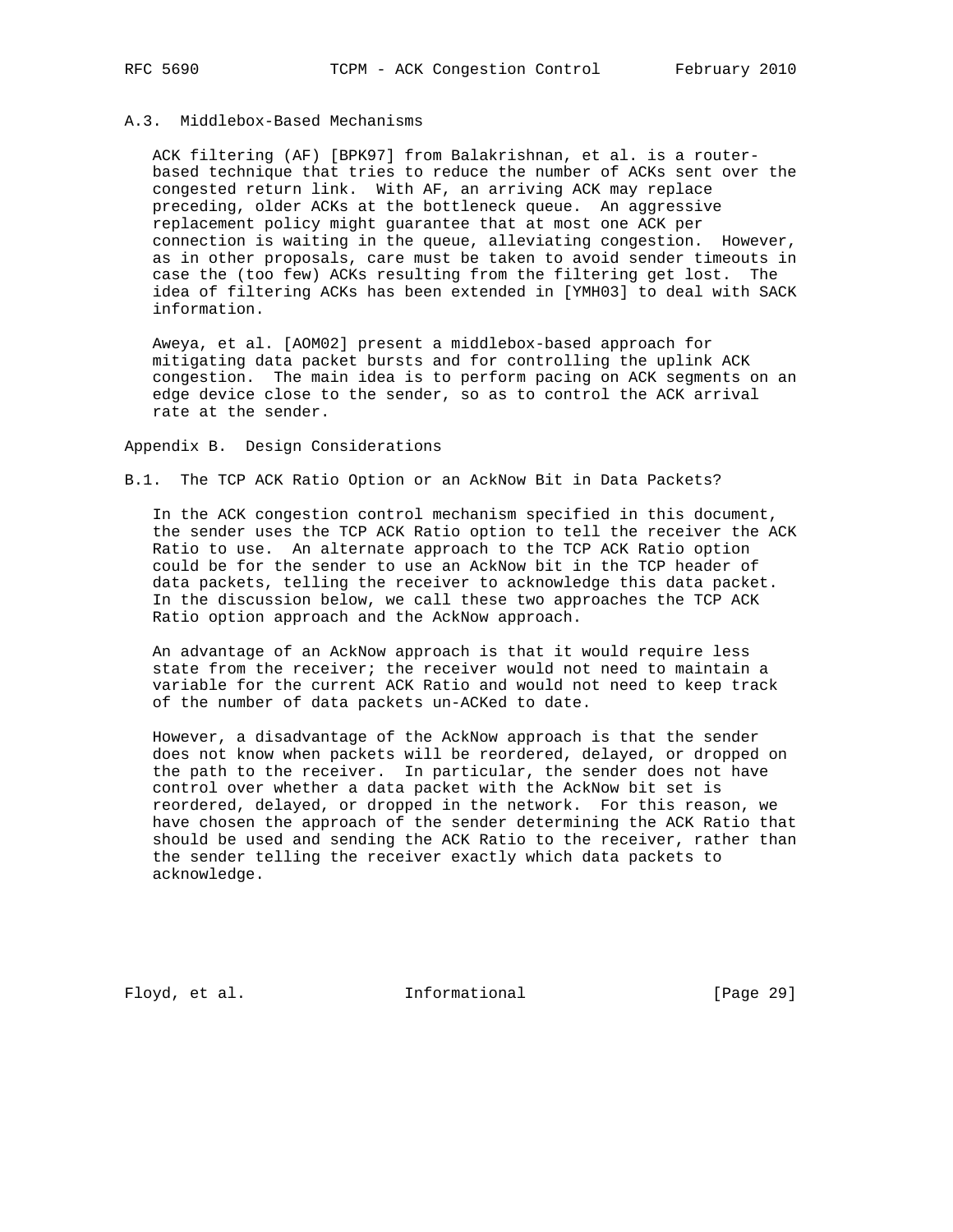An additional disadvantage of the AckNow approach is that it would add complications and difficulties for the default cases of the receiver using an ACK Ratio of one or two, as is done in the absence of ACK congestion control.

 For these reasons, we have specified that the sender determines the ACK Ratio to use and tells the receiver, rather than the sender setting an AckNow bit in the TCP Header of selected data packets.

## Normative References

- [RFC2119] Bradner, S., "Key words for use in RFCs to Indicate Requirement Levels", BCP 14, RFC 2119, March 1997.
- [RFC3465] Allman, M., "TCP Congestion Control with Appropriate Byte Counting (ABC)", RFC 3465, February 2003.
- [RFC3692] Narten, T., "Assigning Experimental and Testing Numbers Considered Useful", BCP 82, RFC 3692, January 2004.
- [RFC4340] Kohler, E., Handley, M., and S. Floyd, "Datagram Congestion Control Protocol (DCCP)", RFC 4340, March 2006.
- [RFC4341] Floyd, S. and E. Kohler, "Profile for Datagram Congestion Control Protocol (DCCP) Congestion Control ID 2: TCP-like Congestion Control", RFC 4341, March 2006.
- [RFC4727] Fenner, B., "Experimental Values In IPv4, IPv6, ICMPv4, ICMPv6, UDP, and TCP Headers", RFC 4727, November 2006.
- [RFC5681] Allman, M., Paxson, V., and E. Blanton, "TCP Congestion Control", RFC 5681, September 2009.

#### Informative References

- [RFC2760] Allman, M., Ed., Dawkins, S., Glover, D., Griner, J., Tran, D., Henderson, T., Heidemann, J., Touch, J., Kruse, H., Ostermann, S., Scott, K., and J. Semke, "Ongoing TCP Research Related to Satellites", RFC 2760, February 2000.
- [RFC3135] Border, J., Kojo, M., Griner, J., Montenegro, G., and Z. Shelby, "Performance Enhancing Proxies Intended to Mitigate Link-Related Degradations", RFC 3135, June 2001.

Floyd, et al. 100 Informational 100 [Page 30]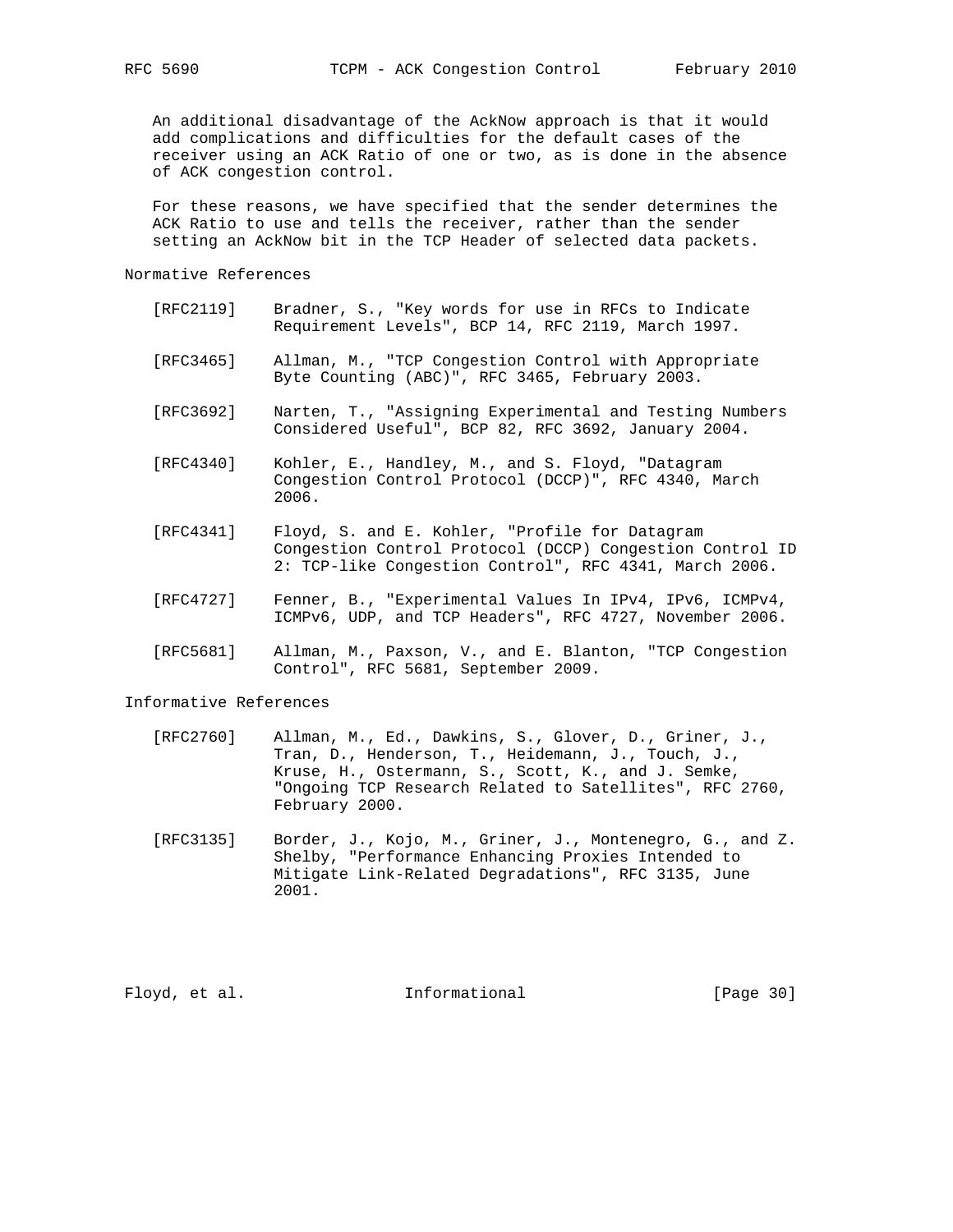- [RFC3168] Ramakrishnan, K., Floyd, S., and D. Black, "The Addition of Explicit Congestion Notification (ECN) to IP", RFC 3168, September 2001.
- [RFC3449] Balakrishnan, H., Padmanabhan, V., Fairhurst, G., and M. Sooriyabandara, "TCP Performance Implications of Network Path Asymmetry", BCP 69, RFC 3449, December 2002.
- [RFC4653] Bhandarkar, S., Reddy, A., Allman, M., and E. Blanton, "Improving the Robustness of TCP to Non-Congestion Events", RFC 4653, August 2006.
- [ASA00] Aggarwal, A., Savage, S., and T. Anderson, "Understanding the Performance of TCP Pacing", INFOCOM (3), pp. 1157-1165, 2000.
- [AB05] Allman, M., and E. Blanton, "Notes on Burst Mitigation for Transport Protocols", SIGCOMM, Computer Communications Review, 35(2):5360, 2005.
- [AJ03] Altman, E., and T. Jimenez, "Novel Delayed ACK Techniques for Improving TCP Performance in Multihop Wireless Networks", Proc. of the Personal Wireless Communications, 2003.
- [AOM02] Aweya, J., Ouellette, M., and D. Y. Montuno, "A Self regulating TCP Acknowledgement (ack) Pacing Scheme", International Journal of Network Management, 12(3):145163, 2002.
- [BA03] Barakat, C., and E. Altman, "On ACK Filtering on a Slow Reverse Channel", International Journal of Satellite Communications and Networking, V.21 N.3, 2003.
- [BPK97] Balakrishnan, H., Padmanabhan, V., and Katz, R., "The Effects of Asymmetry on TCP Performance", Third ACM/IEEE Mobicom Conference, September 1997.
- [BGG+07] Blandford, D.K., Goldman, S.A., Gorinsky, S., Zhou, Y., and D.R. Dooly, "Smartacking: Improving TCP Performance from the Receiving End", Journal of Internet Engineering, 1(1), 2007.
- [CLP98] Calveras, A., Linares, J., and J. Paradells, "Window Prediction Mechanism for Improving TCP in Wireless Asymmetric Links". Proc. IEEE Global Communications Conference (GLOBECOM), Sydney Australia, pp. 533-538, November 1998.

Floyd, et al. Informational [Page 31]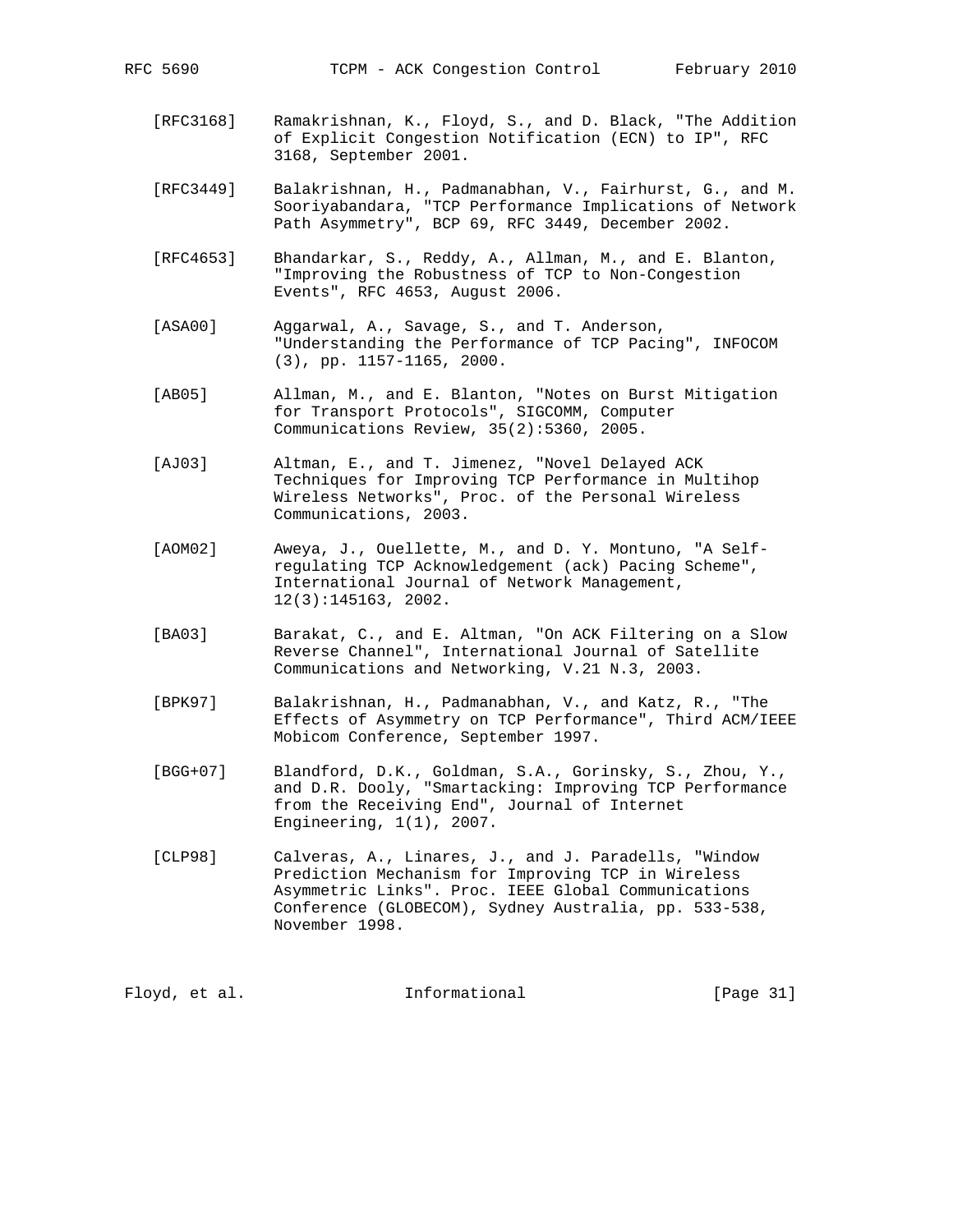- [KIA07] Keceli, F., Inan, I., and E. Ayanoglu, "TCP ACK Congestion Control and Filtering for Fairness Provision in the Uplink of IEEE 802.11 Infrastructure Basic Service Set", Proc. IEEE ICC 2007, June 2007.
- [KEEP-ALIVE] Busatto, F., "TCP Keepalive HOWTO", May 2007, http://tldp.org/HOWTO/TCP-Keepalive-HOWTO/index.html.
- [KLS07] Kim, H., Lee, H., and S. Shin, "On the Cross-Layer Impact of TCP ACK Thinning on IEEE 802.11 Wireless MAC Dynamics", IEICE Transactions on Communications, 2007.
- [LL07] Landstrom, S., and Larzon, L.A., "Reducing the TCP Acknowledgement Frequency", SIGCOMM, Computer Communications Review, July 2007.
- [MJW00] Ming-Chit, I.T., Jinsong, D., and W. Wang, "Improving TCP Performance Over Asymmetric Networks", SIGCOMM, Computer Communications Review (CCR), Vol.30, No.3, 2000.
- [Studies] Floyd, S., "Measurement Studies of End-to-End Congestion Control in the Internet", http://www.icir.org/floyd/ccmeasure.html.
- [WWCM99] Wu, H., Wu, J., Cheng, S., and J. Ma, "ACK Filtering on Bandwidth Asymmetry Networks", IEEE Communications, 1999.
- [YMH03] Yu, L., Minhua, Y., and Z. Huimin, "The Improvement of TCP Performance in Bandwidth Asymmetric Network", IEEE PIMRC, 1:482-486, September 2003.

Floyd, et al. 100 Informational 100 [Page 32]